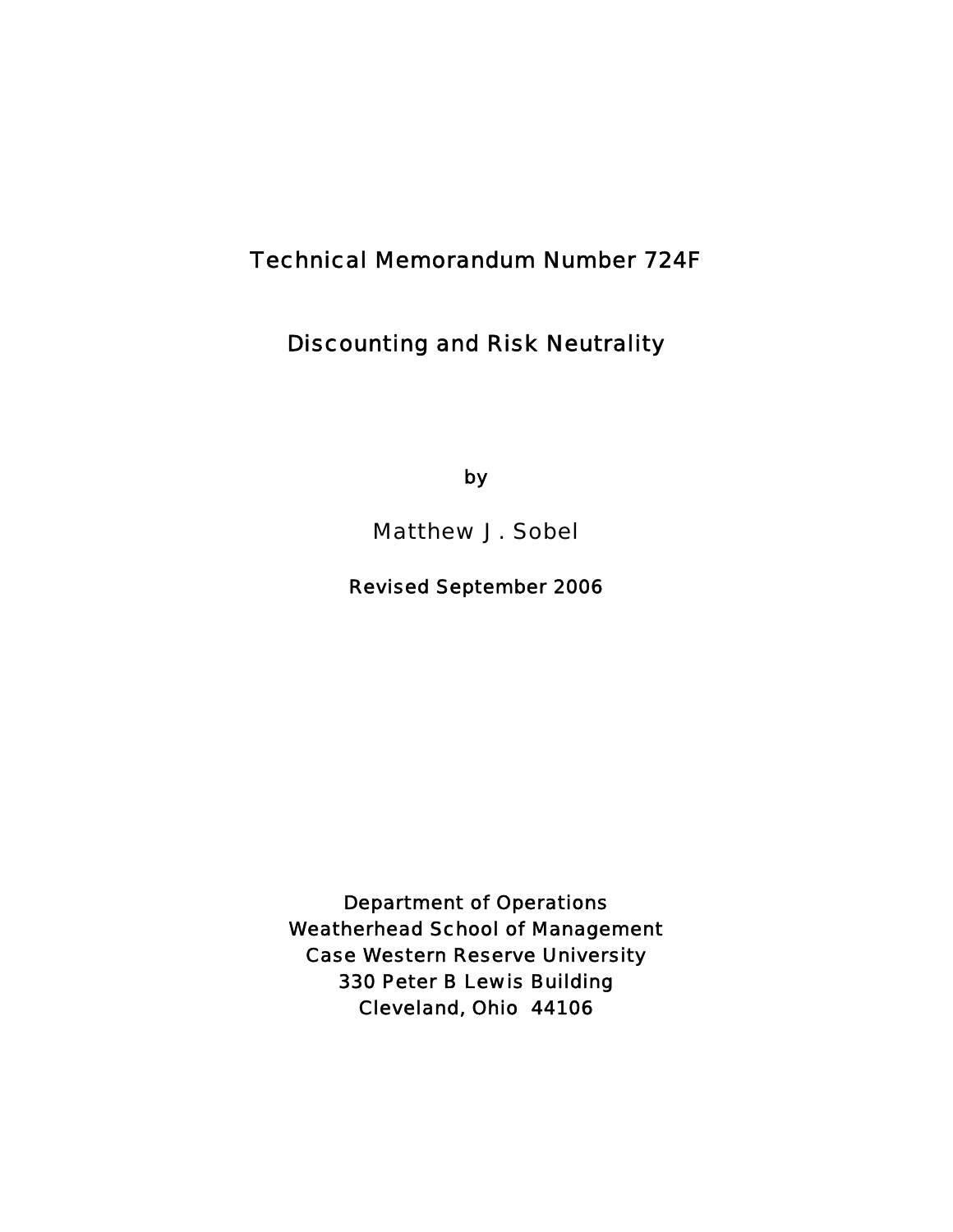## **DISCOUNTING AND RISK NEUTRALITY‡**

Matthew J. Sobel\*\*

September 1990; Revision September 15, 2006

#### **Abstract**

Let  $(\succeq, V)$  be a binary relation in which V is a real vector space of vector-valued discrete-time stochastic processes with **0** as the sequence of zero vectors. If  $(\succeq, V)$  satisfies four axioms, then there are unique discount factors such that preferences regarding stochastic processes induce prefences among present value random vectors. Three of the axioms are familiar: weak ordering, continuity, and non-triviality. The fourth axiom, *decomposition*, is  $X - Y \succeq (\preceq) 0$  implies  $X \succeq (\preceq) Y$  where 0 is the sequence of zero vectors. Also, if preferences satisfy the four axioms then the following properties are equivalent: the converse of decomposition, the existence of a felicity function on the set of random vectors, and risk neutrality. In this limited sense, discounting implies risk neutrality.

## **JEL**

## D81, D99, G12

\*In honor of Martin Shubik and in memory of Robert Rosenthal.

\*\*Department of Operations, Weatherhead School of Management, Case Western Reserve University, Cleveland, OH 44106-7235.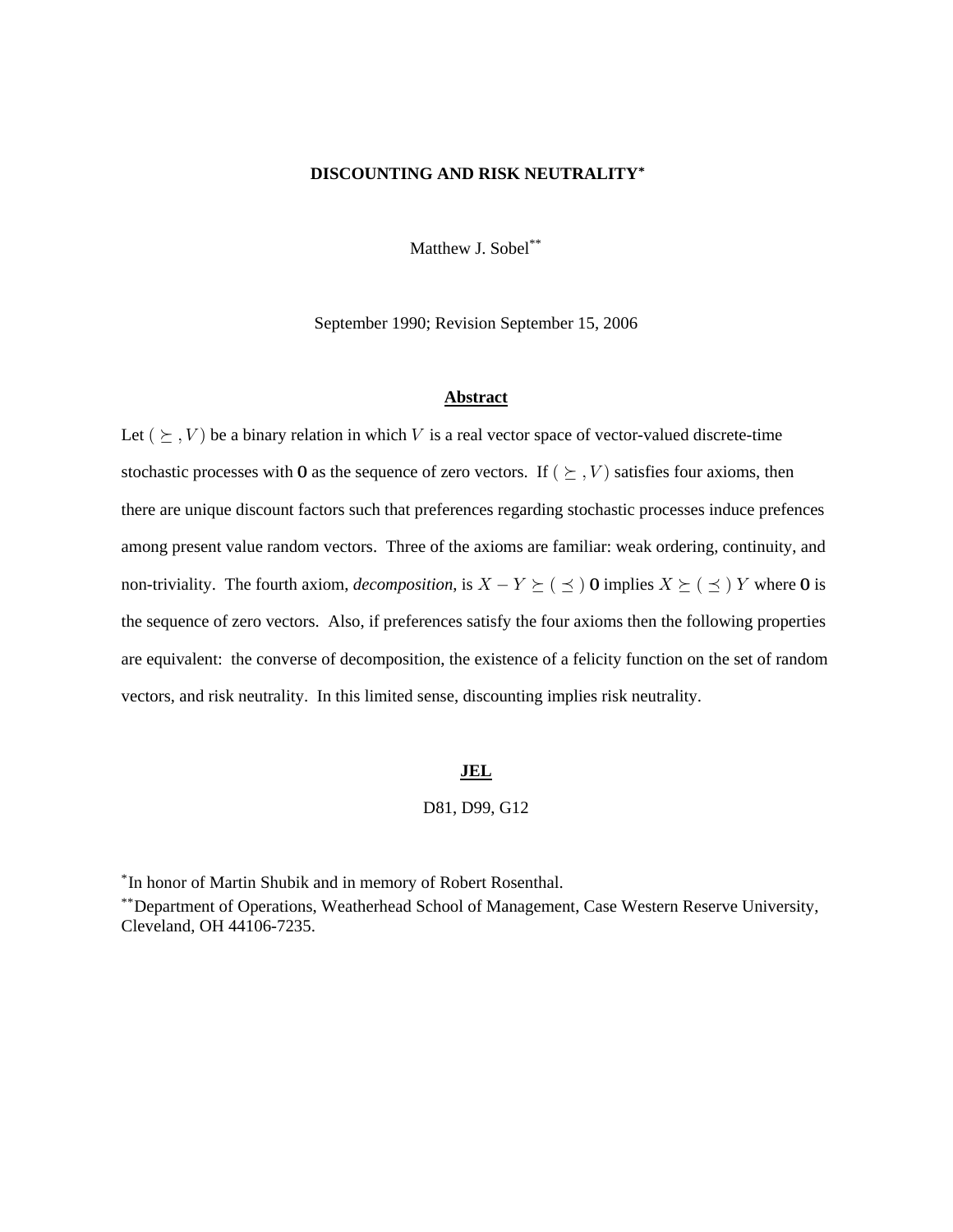Samuelson (1937) proposed the discounted utility model in a deterministic framework which was subsequently axiomatized by Koopmans (1960), Williams and Nasser (1966), and others. An axiomatic foundation for discounting in a stochastic setting, the subject of this paper, addresses the basic properties of intertemporal preferences which yield utility functions having particular structures. Since the discounted utility model is additively separable, the literature on separability is relevant to this issue (Blackorby, Primont, and Russell (1998)). In spite of this considerable attention, inconsistencies abound in professional practice and in research literatures.

Under a strong form of Koopmans' axioms, there exists an *intraperiod* utility function u and a discount factor  $\beta \in (0, 1)$  such that, for all deterministic scalar sequences  $x = (x_1, x_2, ...)$  and  $y = (y_1, ...)$  $y_2, ...),$ 

(1) 
$$
x
$$
 is weakly preferred to  $y \Leftrightarrow \sum_t \beta^{t-1} u(x_t) \ge \sum_t \beta^{t-1} u(y_t)$ 

If x and y were replaced by stochastic processes  $X = (X_1, X_2, ...)$  and  $Y = (Y_1, Y_2, ...)$ , then each side of the inequality would be a random variable. Would a combination of Koopmans' axioms and those from utility theory, von Neumann and Morgenstern (1944) for example, imply the existence of an *interperiod* utility function  $v$  such that

(2) 
$$
X \text{ is weakly preferred to } Y \Leftrightarrow E\Big(v[\sum_t \beta^{t-1}u(X_t)]\Big) \ge E\Big(v[\sum_t \beta^{t-1}u(Y_t)]\Big)
$$
  
(where *E* denotes expected value)?

In the axiomatization of preferences among scalar sequences by Williams and Nassar (1966),  $u$  is the identity function. So

(3)  $x$  is weakly preferred to  $y \Leftrightarrow \sum_t \beta^{t-1} x_t \ge \sum_t \beta^{t-1} y_t$ 

Would a combination of axioms from Williams and Nassar and utility theory lead to

(4) 
$$
X \text{ is weakly preferred to } Y \Leftrightarrow E[v(\sum_{t} \beta^{t-1} X_{t})] \ge E[v(\sum_{t} \beta^{t-1} Y_{t})]
$$

The preference model in numerous research fields is

(5) 
$$
X \text{ is weakly preferred to } Y \Leftrightarrow E[\sum_t \beta^{t-1} u(X_t)] \ge E[\sum_t \beta^{t-1} u(Y_t)]
$$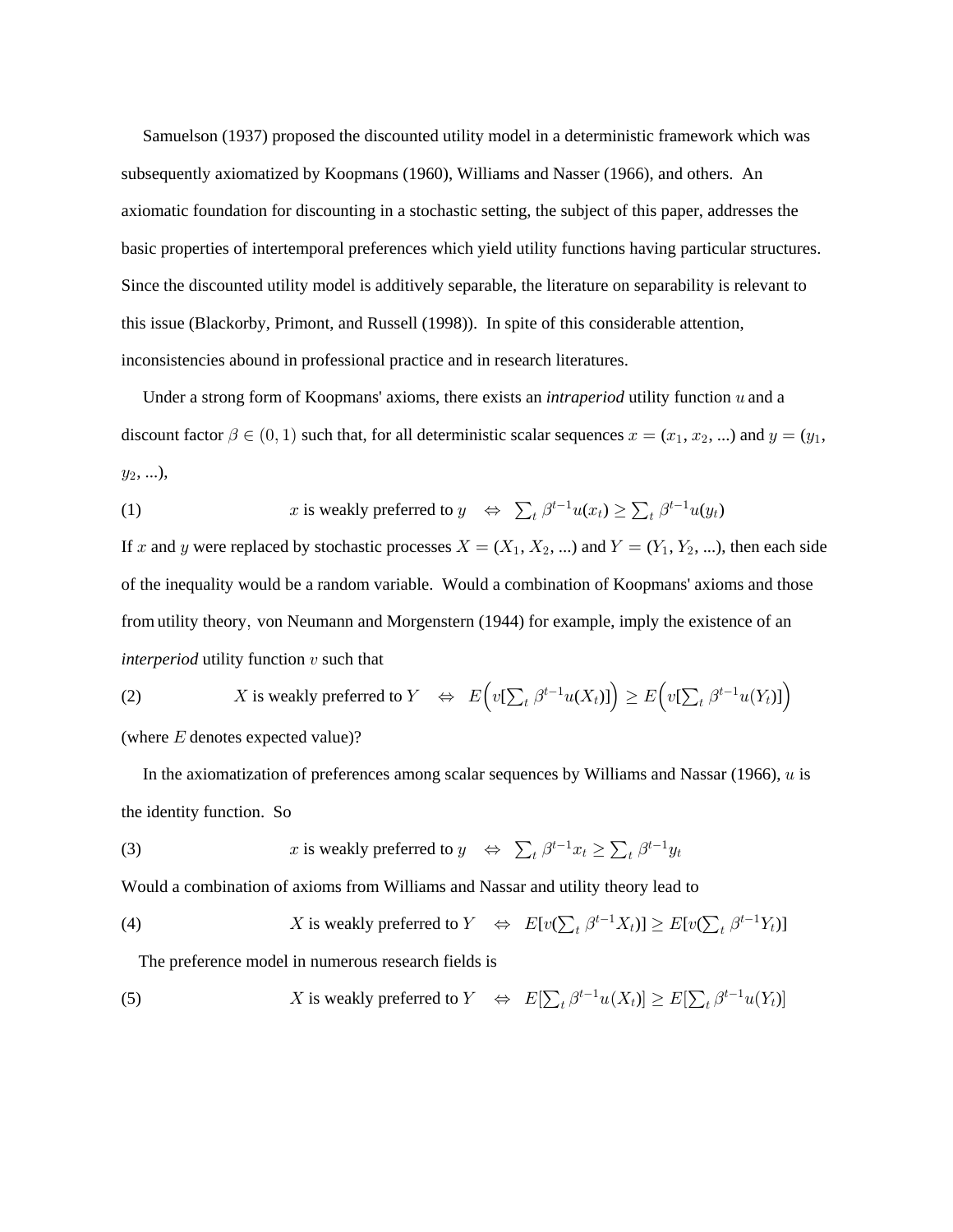for an intraperiod utility function  $u$ . Of course this is (2) with risk neutrality and risk sensitivity, respectively, concerning interperiod utility and intraperiod utility. An elementary ordering that is widely used in professional practice and several research fields is

(6)  $X$  is weakly preferred to  $Y \iff E(\sum_t \beta^{t-1} X_t) \ge E(\sum_t \beta^{t-1} Y_t)$ 

Of course this is (2) with risk-neutral interperiod and intraperiod utility functions, and it is (5) with a risk-neutral intraperiod utility function.

 Alternative decision rules are compared via (5) and (6) in diverse areas such as accounting [Moriarity and Allen (1984)], advertising [Monahan (1983)], banking [Shubik and Sobel (1992)], biology [McNamara (1990), Mendelssohn (1979)], capital accumulation [Sethi (1998)], energy [Murphy, Toman and Weiss (1989)], engineering [Yeh (1985)], finance [Altug and Labadie (1994), Cochrane (2000), Duffie (2001), Sharpe (1985), Ho and Lee (1986)], game theory [Shapley (1953)], production [Arrow, Karlin and Scarf (1962)], replacement [Jorgenson, McCall and Radner (1967)], social psychology [Shubik (1970)], and technological change [Balcer and Lippman (1984)].

 Can (2), (4), (5), and (6) be reconciled? Do successively stronger assumptions underlie each of (2), (4), and (6) and (2), (5), and (6)? Researchers utilize (5) instead of (6) to investigate the effects of risk sensitivity. So it is not interesting that  $(2)$ ,  $(4)$ ,  $(5)$ , and  $(6)$  are equivalent if the decision maker is risk neutral.

 There is a fundamental difficulty with using (5) to investigate the effects of risk sensitivity. When axioms that imply the existence of discount factors (Theorem 1 in §2) are augmented with the existence of an *intra* period utility function, then that function is linear (Theorem 2 in §3). Professor James E. Smith, Duke University, notes that (4) implies that an interperiod utility function is an intraperiod utility function in a single period mdel. So it too must be linear. In this limited sense, discounting implies risk neutrality.

 Miyamoto and Wakker (1996) unify much of the literature on multiattribute preference orderings and utility functions that is reviewed by Dyer and Sarin (1979), Farquhar (1977), Fishburn (1978), and Keeney and Raiffa (1976). Wakker (1993) has axioms implying that there are positive numbers  $\beta_1$ ,  $\beta_2$ , ... and a real-valued function  $r(\cdot)$  of random variables such that X is weakly preferred to Y if and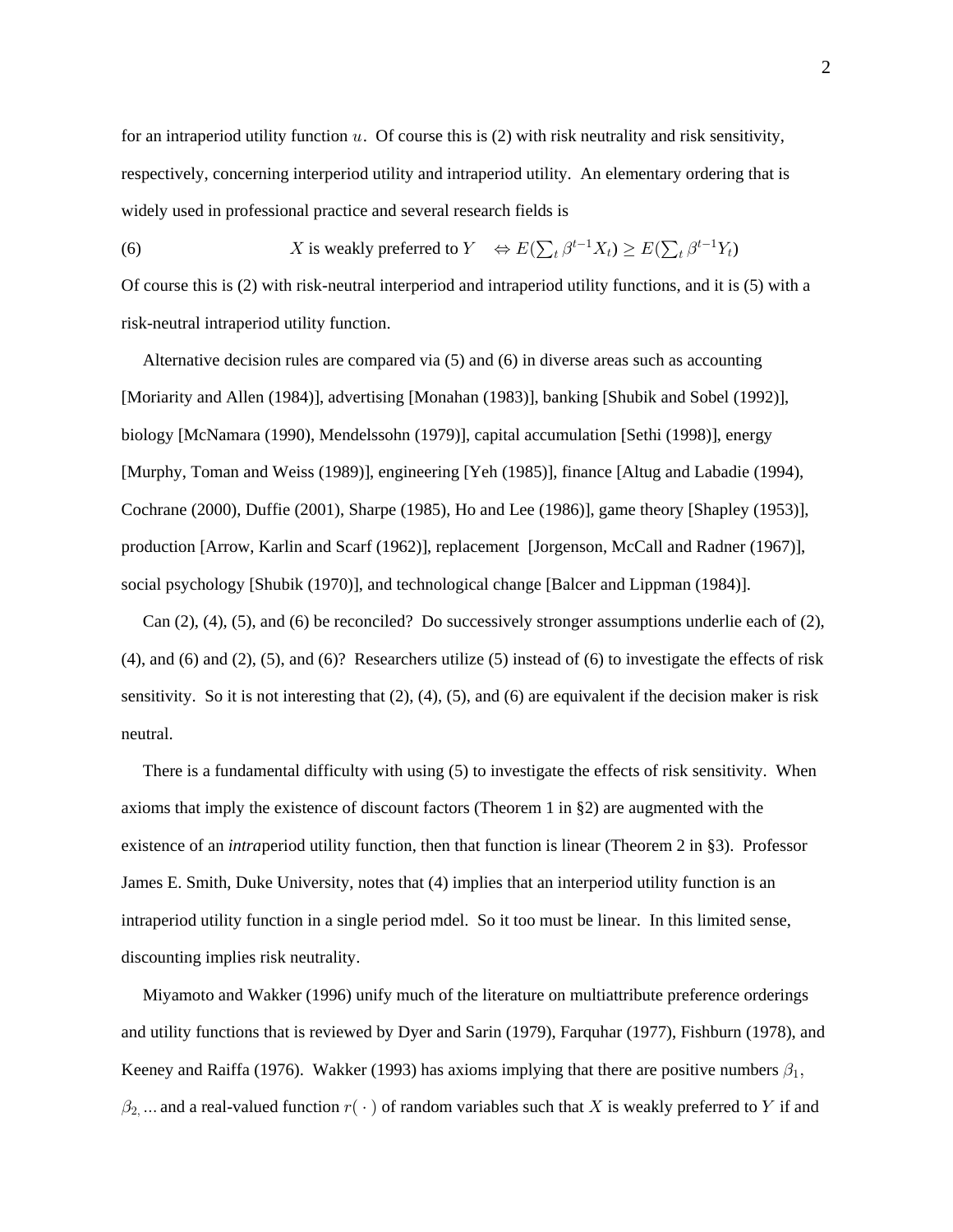only if  $U(X) \ge U(Y)$  where  $U(X) = \sum_t \beta_t r(X_t)$ . Let  $D_a$  be a degenerate random variable that takes the value  $\alpha$  with probability one, and let  $w$  be the real-valued function on the reals such that  $w(a) = r(D_a)$ . The linearity of r (in probabilities in the sense of (11) in §3) implies  $U(X) = E[\Sigma_t \beta_t w(X_t)]$ . This paper shows that  $w(\cdot)$  is linear (*i.e.*, risk neutral) under weak sufficient conditions for additive separability. This result diminishes the justification for (5).

 Literatures which depend on (5), such as asset pricing and, more generally, theoretical financial economics, are left in an ambiguous position. However, individuals do exhibit sensitivity to risk (gambling, insurance, etc.); so this paper casts further doubt on the descriptive validity of conclusions predicated on expected present value. Experimental work challenges expected utility theory and comparisons of deterministic temporal sequences via present values [Frederick, Loewenstein, and O'Donoghue (2003)].

 A relatively small body of work provides axiomatic justifications for comparing deterministic sequences via their present values. Koopmans (1960) and Koopmans, Diamond, and Williamson (1964) study orderings of countable sequences of vectors of real numbers. They postulate the existence of an interperiod utility function  $v(\cdot)$  such that deterministic sequence  $x = \langle x_t \rangle$  is weakly preferred to  $y = \langle y_t \rangle$  if and only if  $v(x) \ge v(y)$ . They obtain sufficient conditions for the existence of  $\beta \in (0,1)$  and an intraperiod utility function  $u:\mathbb{R}^M \rightarrow \mathbb{R}$  such that  $v(x) = \sum_{t=1}^{\infty} \beta^{t-1} u(x_t)$ . Koopmans (1972) specifies conditions on a binary relation which imply the existence of  $v(\cdot)$  with the properties assumed in the earlier studies.

Williams and Nassar (1966) obtain sufficient conditions for a weak ordering  $\geq$  on a real vector space of finite sequences  $x = (x_1,...,x_T)$  of real numbers to have the following property: there exists  $\beta \in (0,1)$  such that  $x \succeq y$  if and only if  $\sum_{t=1}^{T} \beta^{t-1}(x_t - y_t) \ge 0$ .

 Lancaster (1963), Fishburn (1970), and others cited by Fishburn and Rubinstein (1982) and Frederick, Loewenstein, and O'Donogue (2003) investigate closely related deterministic models of time preference and impatience. Epstein (1983) studies a stochastic model that relates time preference and risk preference. He specifies necessary and sufficient conditions for a binary relation  $\succeq$  on the set of real-valued discrete-time stochastic processes to have the following property. Let  $x = (x_1, x_2, ...)$  and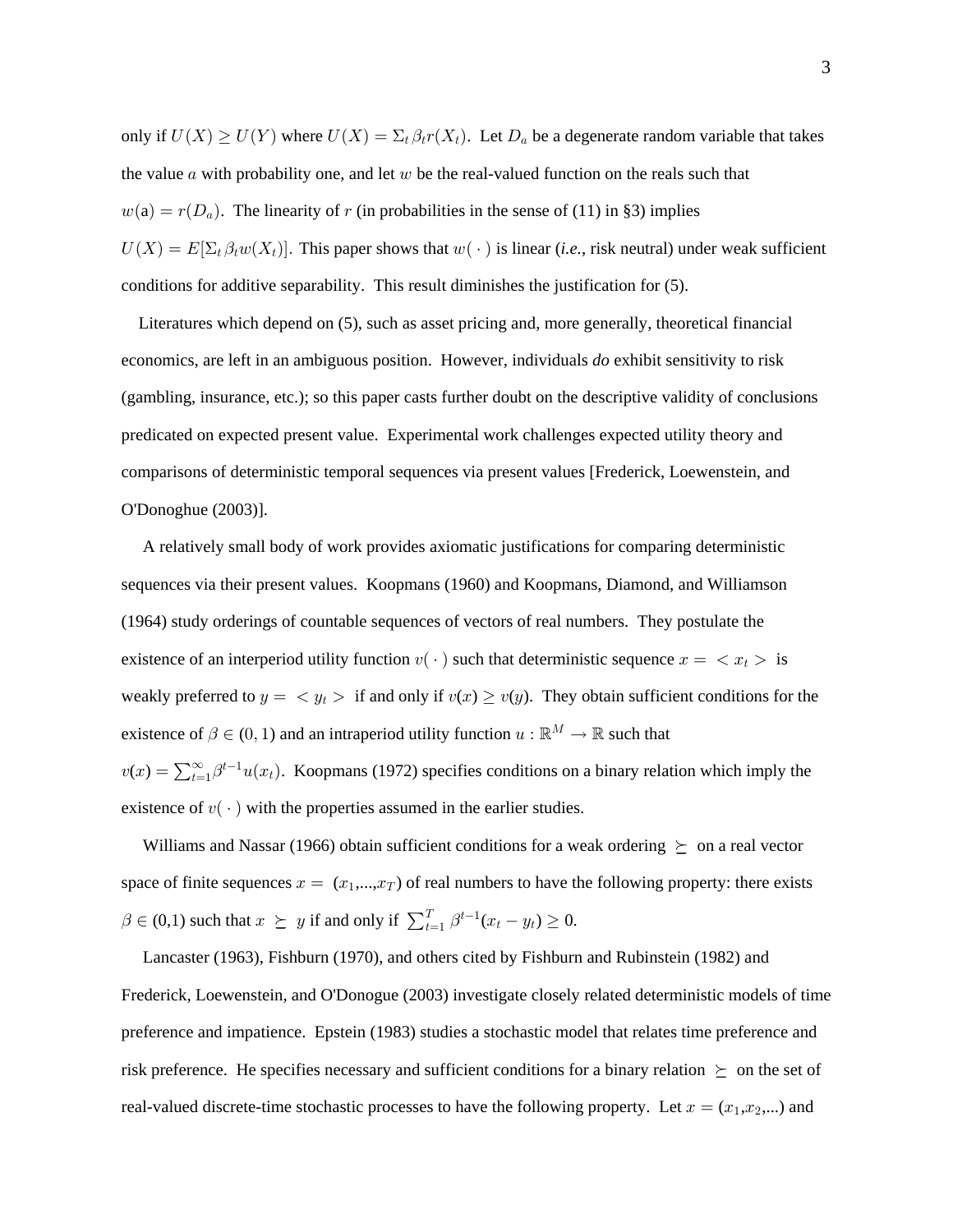$y = (y_1, y_2, ...)$  be degenerate (*i.e.*, constant with probability one) real-valued stochastic processes. There exists  $\beta \in (0,1)$  and  $u : \mathbb{R} \to \mathbb{R}$  such that  $x \succeq y$  if and only if  $\sum_{t=1}^{\infty} \beta^{t-1} u(x_t)$  $\geq \sum_{t=1}^{\infty} \beta^{t-1} u(y_t)$ . Technical differences aside, this paper presents conditions under which u is affine.

The axioms in this paper are briefly compared in §1 with the assumptions made by Williams and Nassar, Koopmans, Epstein, and Miyamoto and Wakker.

 Meyer (1976) uses the same rationale that leads from (1) to (2). He develops a cardinal comparison of alternative sample paths which are outcomes in the sample space, say of  $x = (x_1, x_2, ...)$  and  $y = (y_1, y_2, ...)$ , and then, observing that the cardinal measures are random variables, he applies expected utility theory. He implicitly assumes orthogonality of the axioms underlying time preference and risk preference. *The present paper answers a question addressed to the author by Robert Rosenthal (1987) who wondered if the two axiom systems might be related*. They are indeed related.

 It is not clear how the previously cited studies and this paper are are related to investigations of consistency in intertemporal choice preference structures. See Kreps and Porteus (1979), Johnson and Donaldson (1985), Machina (1989), and their references.

 Section 1 presents notation and discusses axioms. Section 2 has sufficient conditions for discounting, *i.e.*, four axioms that imply that comparisons between vector-valued stochastic processes correspond to comparisons between their present values (which are random vectors). A further axiom yields a vector of familiar geometric discount factors. Three of the axioms are familiar: weak ordering, continuity, and non-triviality. Instead of an independence or Archimedean axiom, the fourth is *decomposition,* namely  $X - Y \succeq (\preceq)$  **0** implies  $X \succeq (\preceq) Y$  where **0** is the sequence of zero vectors. Section 3 shows that if preferences satisfy the four axioms then the following properties are equivalent: the converse of decomposition, the existence of a felicity function, and risk neutrality. In §4, a combination of results in earlier sections with some in Koopmans (1972) yields sufficient conditions for a scalar discount factor to generate vectors of geometric discount factors. Section 5 briefly examines relationships among alternative continuity axioms and definitions of impatience. Section 6 sketches the implications of §3 for attribute decomposition in random vectors.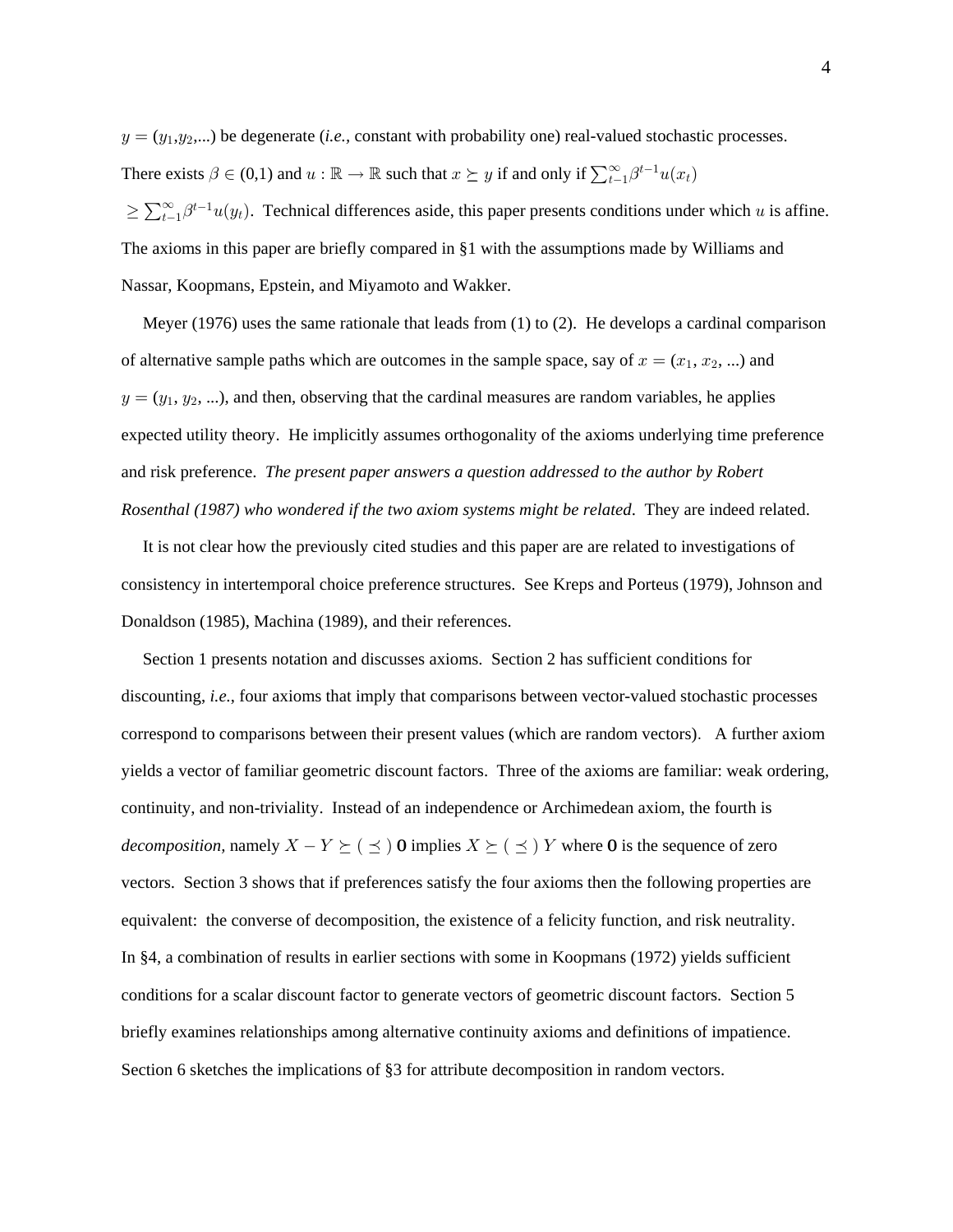## **1. Notation and Axioms**

Fix a probability space  $(\Omega, \mathcal{F}, P)$ . Let I and V be respective sets of positive integers and countable stochastic sequences  $X = (X_1, X_2, ...)$  defined on  $(\Omega, \mathcal{F}, P)$  with  $X_t(\omega) \in \mathbb{R}^M$  for all  $(t, \omega) \in I \times \Omega$ . Let  $X_{mt}$  denote the *m*-th component of  $X_t$ . If  $X \in V$ ,  $Y \in V$ , and  $b \in \mathbb{R}$ , let  $X + Y \in V$  and  $bX \in V$  have values at  $(t, \omega) \in I \times \Omega$  given by  $X_t(\omega) + Y_t(\omega)$  and  $bX_t(\omega)$ . Let  $\theta$  be the zero vector in  $\mathbb{R}^M$ , and let  $\mathbf{0} = (\theta, \theta, \dots) \in V$ . So V is a real vector space with zero element 0.

Let  $e_m$  be the *m*-*th* unit vector in  $\mathbb{R}^M$  and let  $e_{mt} \in V$  be the sequence **0** of  $\theta$  vectors except that the t-th vector is  $e_m$ . For  $u = (u_i) \in \mathbb{R}^M$  and  $v = (v_i) \in \mathbb{R}^M$  let  $u \cdot v$  denote  $\sum_{i=1}^M u_i v_i$ .

Let  $\succeq$  be a binary relation on V, write  $X \sim Y$  if  $X \succeq Y$  and  $Y \succeq X$ , and write  $X \succ Y$  if  $X \succeq Y$ but not  $Y \succeq X$ . The following notations are written interchangeably:  $X \succeq Y$  and  $Y \preceq X$ ,  $X \sim Y$  and  $Y \sim X$ , and  $X \succ Y$  and  $Y \prec X$ . A *weak ordering* (sometimes called a *strong ordering*) is a complete transitive binary relation.

Let S be the set of  $\mathbb{R}^M$ -valued random vectors. For  $C \in S$ , let  $(C, \mathbf{0}) \in V$  denote  $(C, \theta, \theta, ...)$ . Then  $(\succeq, V)$  induces the following binary relation  $\gg$  on S:  $A \gg B$  if and only if  $(A, 0) \succeq (B, 0)$ . Let  $W \approx Z$  denote  $W \gg Z$  and  $Z \gg W$  and let  $W \gg Z$  denote  $W \gg Z$  but not  $Z \gg W$ . Notations employed interchangeably include  $W \gg Z$  and  $Z \ll W$ ,  $W \approx Z$  and  $Z \approx W$ , and  $W \gg Z$  and  $Z \ll W$ . For  $A \in S$ , let  $E(A) \in \mathbb{R}^M$  denote the vector of expectations of components (when the expectations exist).

#### *Axioms*

In the following axioms,  $X = (X_1, X_2, ...) \in V$ ,  $Y = (Y_1, Y_2, ...) \in V$ ,  $t \in I$ ,  $m = 1, ..., M$ , and  $\lambda > 0$ .

|      | $(A1)$ Transitivity and rationality: | $\succeq$ weakly orders V                                   |
|------|--------------------------------------|-------------------------------------------------------------|
| (A2) | Decomposition:                       | $X - Y \succeq (\preceq)$ 0 implies $X \succeq (\preceq) Y$ |
| (A3) | <i>Continuity:</i>                   | $\{\alpha: \alpha X - Y \succeq (\preceq) 0\}$ is closed    |
| (A4) | More is better:                      | $e_{mt} \succ \mathbf{0}$                                   |
| (A5) | Stationarity:                        | $(X_1, X_2,) \sim 0$ implies $(\theta, X_1, X_2,) \sim 0$   |
| (A6) | Sooner is better:                    | $X + \lambda(e_{mt} - e_{m.t+1}) \succ X$                   |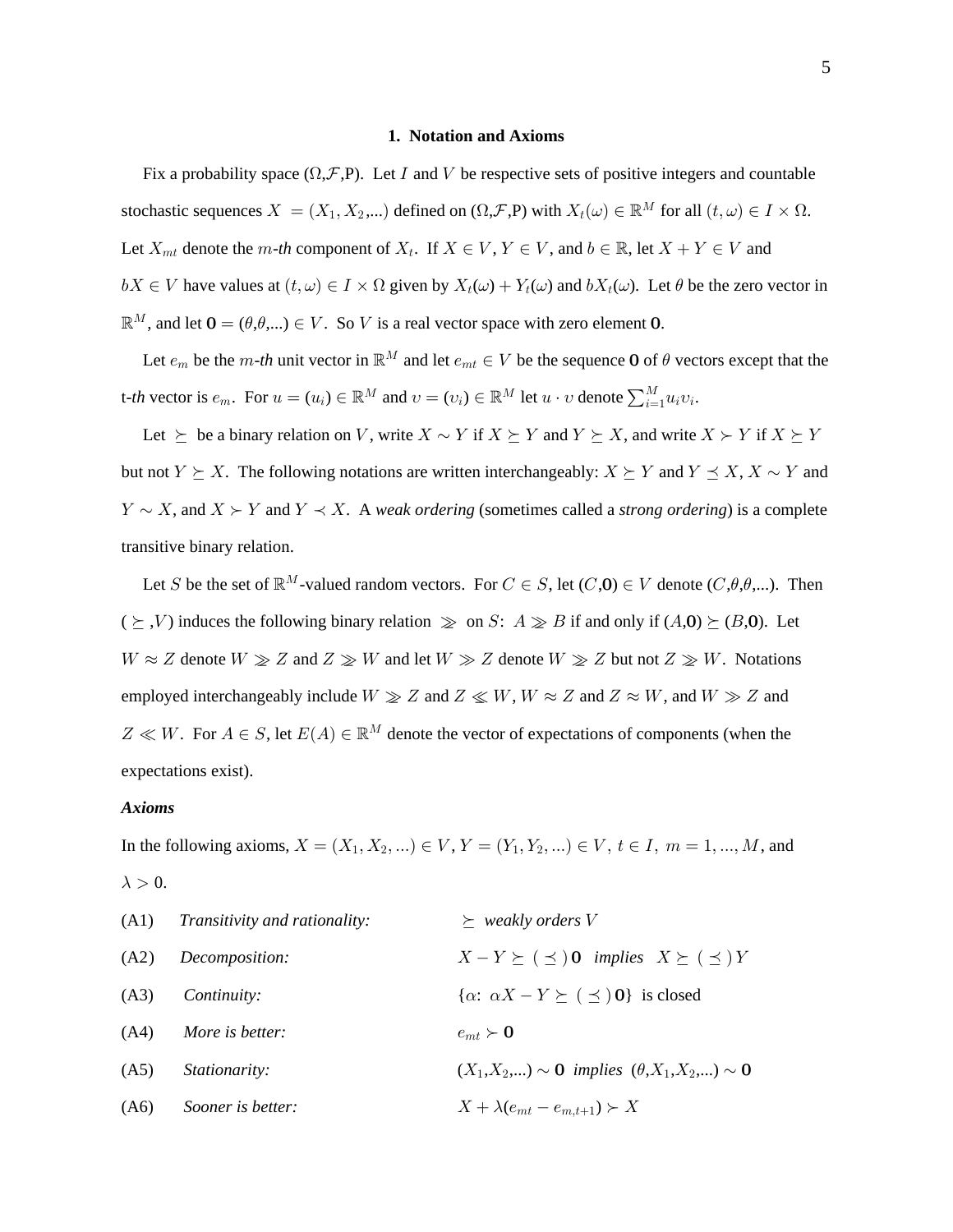The first four axioms lead to a present value formula. The fifth axiom yields the usual geometric form of discount factors; the sixth axiom implies that discount factors are less than one. A loose interpretation of (A5) is that indifference between receiving a cash flow and not receiving it implies indifference for the one-period delay.

Reasonable alternative versions of the continuity axiom (A3) include the following statements:

(A3')  $X \succ ( \prec )$  **0** implies that there exists  $\alpha^* > 0$  such that  $\alpha X \prec ( \succ ) X$  if  $0 < \alpha < \alpha^*$  $(A3'')$   $X \succeq (\preceq) \mathbf{0} \Rightarrow bX \succeq (\preceq) \mathbf{0} \forall b \ge 0$ 

However,  $(A3')$  and  $(A3'')$  are equivalent to each other and to the restriction of  $(A3)$  in which  $Y = 0$ (Proposition 5 in §7).

#### *Decomposition axiom and its converse*

Axiom (A2) is particularly important and may be contrasted with its converse:

 $(X2^c)$   $X \succeq (\preceq) Y \Rightarrow X - Y \succeq (\preceq) 0$   $(X \in V; Y \in V)$ 

The present value formula in §2 invokes (A2) but not  $(A2<sup>c</sup>)$ .

**Proposition 1:** *Suppose (A1) is valid.*

(a) (A2) 
$$
\Leftrightarrow
$$
  $[W \succeq (\preceq, \sim) \mathbf{0} \Rightarrow W + Z \succeq (\preceq, \sim) Z \forall Z \in V]$ 

(b) 
$$
(A2^c) \Leftrightarrow [W + Z \succeq (\preceq, \sim) Z \Rightarrow W \succeq (\preceq, \sim) 0]
$$

**Proof**: For sufficiency in (a), use  $X = W + Z$  and  $Y = Z$ . For necessity in (a), use  $W = X - Y$  and  $Z = Y$ . For (b), let  $X = W + Z$  and  $Y = Z$ .  $\Box$ 

Thus, with (A2), W is as good as the status quo only if incrementing any Z with W is as good as Z. With  $(A2<sup>c</sup>)$ , W is not as good as the status quo if there is *any* Z which is better than Z augmented by W. The combination of  $(A2)$  and  $(A2<sup>c</sup>)$  is a version of the "independence" assumptions that recur (and whose descriptive validity is questioned) in axiomatic theories of decision making. Also, this combination corresponds to "persistence," "monotonicity," and "consistent choice" in dynamic programming [Denardo (1967), Sobel (1975, 1980), and Blair (1984)]. Two applications of part (a) imply

 $[X - Y \sim 0 \Rightarrow X \sim Y] \Leftrightarrow [ W \sim 0 \Rightarrow W + Z \sim Z \forall Z \in V ]$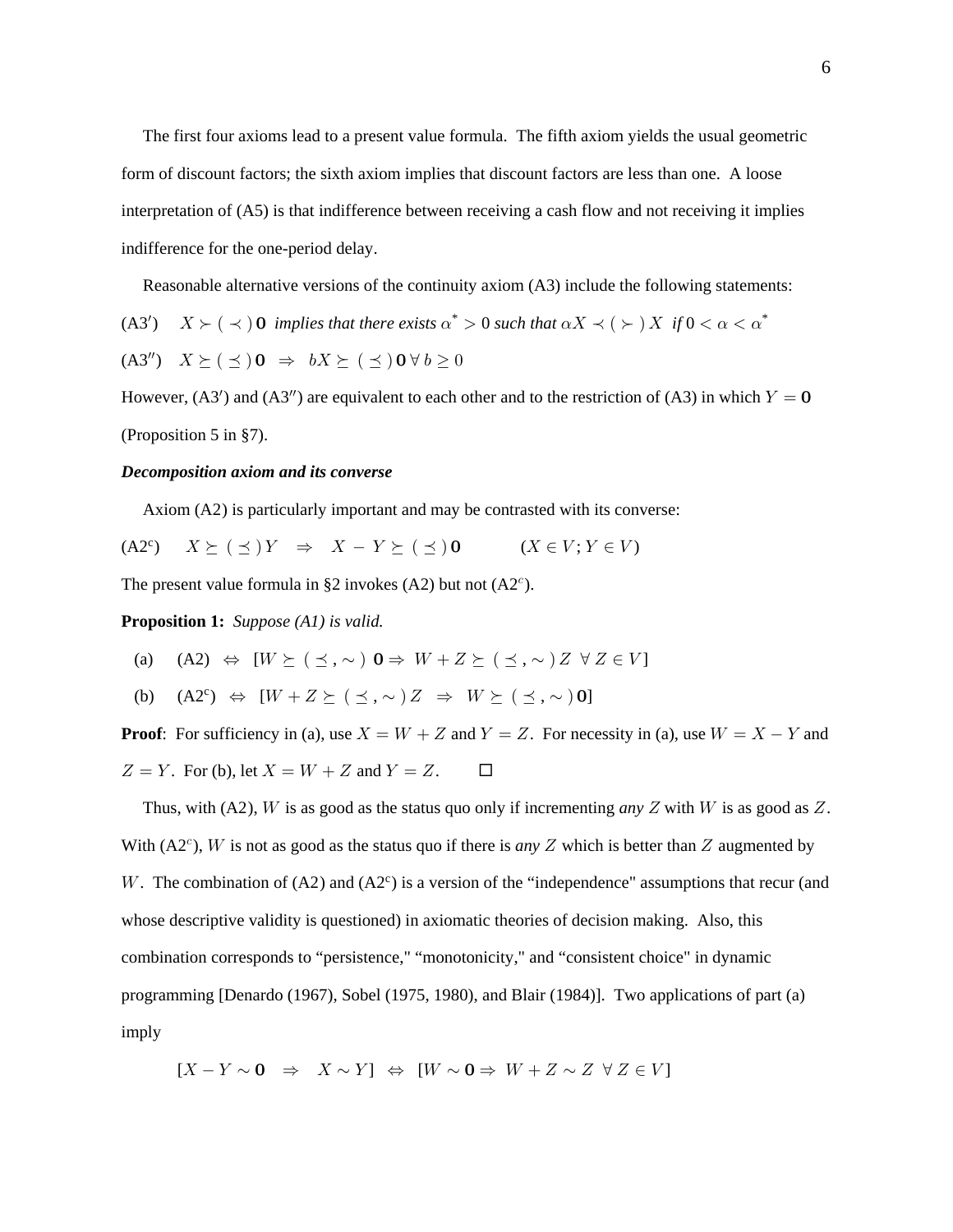The counterpart to  $V$  in Miyamoto and Wakker (1996) can be construed as a set of sequences of time-indexed marginal probability distributions. Allowing for difference in the models, their axioms include  $(A1)$  and  $(A3)$  and, instead of  $(A2)$ , assumptions of outcome monotonicity and the Thomsen condition. Define outcome monotonicity here as  $A \succeq (\preceq) B$  and  $W \succeq (\preceq) Z$  imply  $A + W \succeq$  $($   $\preceq$   $)$   $B + Z$ . The following result shows that (A2) alone is less restrictive than outcome monotonicity because the former is equivalent to  $(A2)$  together with  $(A2<sup>c</sup>)$ .

**Proposition 2:** If  $(\succeq, V)$  satisfies (A1) then it satisfies outcome monotonicity if and only if it satisfies both  $(A2)$  and  $(A2<sup>c</sup>)$ .

**Proof:** (A2) and (A2<sup>c</sup>)  $\Rightarrow$  outcome monotonicity:

Using (A2<sup>c</sup>),  $A \succeq B$  and  $W \succeq Z$  imply  $A - B \succeq 0$  and  $W - Z \succeq 0$ . So Lemma 1(b) in §2 implies  $A + W - B - Z \succeq 0$  yielding  $A + W \succeq B + Z$  by (A2).

*Outcome monotonicity*  $\Rightarrow$  (A2):

Let  $A = X - Y$ ,  $B = 0$ , and  $W = Z = Y$ . Thus,  $A \succeq B$  and  $W \succeq Z$  are  $X - Y \succeq 0$  and  $Y \succeq Y$ . So outcome monotonicity,  $A + W \succeq B + Z$ , is  $X \succeq Y$ .

*Outcome monotonicity*  $\Rightarrow$   $(A2^c)$ :

Let  $A = X, B = Y$ , and  $W = Z = -Y$ . Thus,  $A \succeq B$  and  $W \succeq Z$  are  $X \succeq Y$  and  $-Y \succeq -Y$ . So outcome monotonicity is  $X - Y \succeq 0$ .  $\Box$ 

Preferences are *constant risk averse* if  $X \succeq Y$  implies  $X + \epsilon \succeq Y + \epsilon$  for every  $\epsilon \in V$  that is constant with probability one. However,  $X \succeq Y$  and  $(A2^c)$  imply  $X - Y \succeq 0 \Rightarrow X + \epsilon \succeq Y + \epsilon$ from (A2). Preferences are *relative risk averse* if  $X \succeq Y$  implies  $aX \succeq aY$  for all  $a > 0$ . However,  $X \succeq Y$ , (A2<sup>c</sup>), and Lemma 2(a) in §2 imply  $X - Y \succeq 0 \Leftrightarrow a(X - Y) \succeq 0$  for all  $a \ge 0$ . Then (A2) yields  $aX \succeq aY$ . Since axioms (A1), (A2), (A2<sup>c</sup>), and (A3) imply both constant and relative risk aversion, one should anticipate risk neutrality (cf. Theorems 1 and 2 in Miyamoto and Wakker).

## **Axiom sets**

The first four axioms imply that there are discount factor vectors such that a vector-valued stochastic process is weakly preferred to another if and only if there is a corresponding weak preference concerning the present value random vectors. Conversely, axioms  $(A1)$  and  $(A3)$  are satisfied by any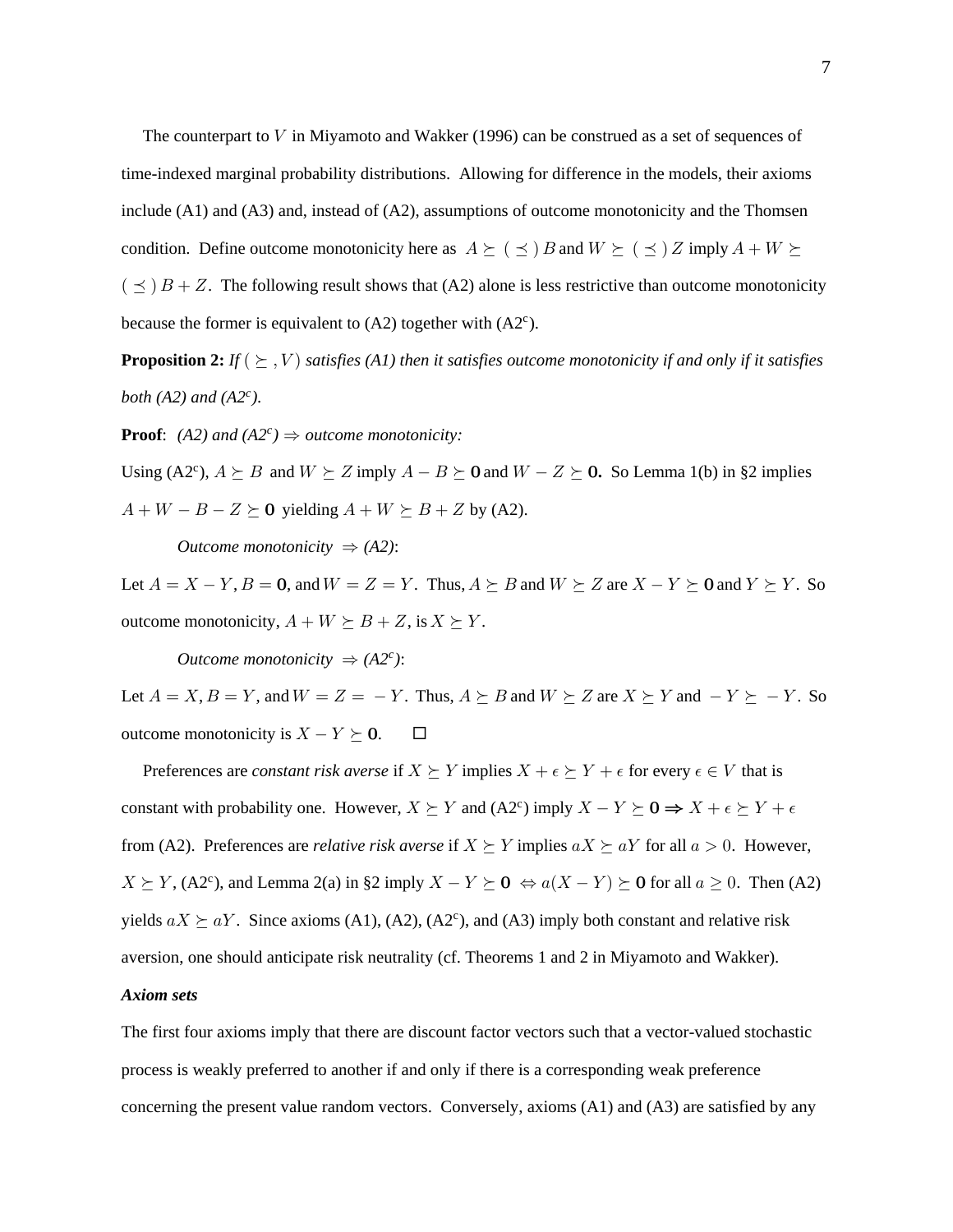preference relation among stochastic processes that is determined by preference among present value random vectors. Also, (A4) is satisfied if the preference among random vectors has the property that more is preferred to less. However,  $(A2)$  is necessarily satisfied only if X and Y are independent. So the key axiom is decomposition, namely (A2).

The following example satisfies (A1), (A3), and (A4) but neither (A2) nor (A2<sup>c</sup>). Let  $M = T = 1$ , let  $\gg$  denote preferences among random variables corresponding to variance minus expected value,  $\Omega = \{a, b\}$  with probabilities 3/4 for a and 1/4 for b, and  $X(a) = 0$ ,  $X(b) = -1$ ,  $Y(a) = -1$ , and  $Y(b) = 0$ . Then  $X - Y \gg \theta$  and  $Y \gg X$ , so  $X - Y \succ 0$  and  $Y \succ X$ .

 A loose interpretation of (A5) is that indifference between receiving a cash flow and not receiving it implies the same indifference for the one-period delay. In §4, the converse of (A5) implies that a scalar discount factor generates a vector-valued discounte factor.

 Consider restrictions of the assumptions to finitely long deterministic sequences of scalars. The axioms in Williams and Nasser (1966) correspond to  $(A1)$  through  $(A6)$  (with  $(A2<sup>c</sup>)$  and a continuity assumption different from (A3)). The postulates in Koopmans (1972) roughly correspond to (A1) through  $(A5)$ ,  $(A2<sup>c</sup>)$  and the converse of  $(A5)$ . It is surprising that "sooner is better" is implied by his postulates (although he does not directly assume the counterpart of (A6)). The preference ordering in Epstein (1983) is defined on the space of probability measures on the Borel field of countable sequences of real numbers. Epstein's assumptions, a restatement of Koopmans' in a stochastic framework, correspond roughly to  $(A1)$  through  $(A5)$ ,  $(A2<sup>c</sup>)$ , and the converse of  $(A5)$ . The continuity assumptions in Williams and Nassar (1966), Koopmans (1972), and Epstein (1983) differ from each other and from (A3).

## **2. Discounting Theorem**

 This section owes much to Williams and Nassar (1966). Its main results, Theorem 1 and Corollaries 1 and 2, are stated and then proved with several lemmas.

It is convenient to define  $\beta_{m1} = 1$  for each  $m, \beta_t = (\beta_{1t},...,\beta_{Mt})$  for each t, and for  $X \in V$  to write  $\beta_t X_t$  for the random vector with  $m^{\text{th}}$  component  $\beta_{mt} X_{mt}$ . Recall that (  $\succeq$  , V) induces the binary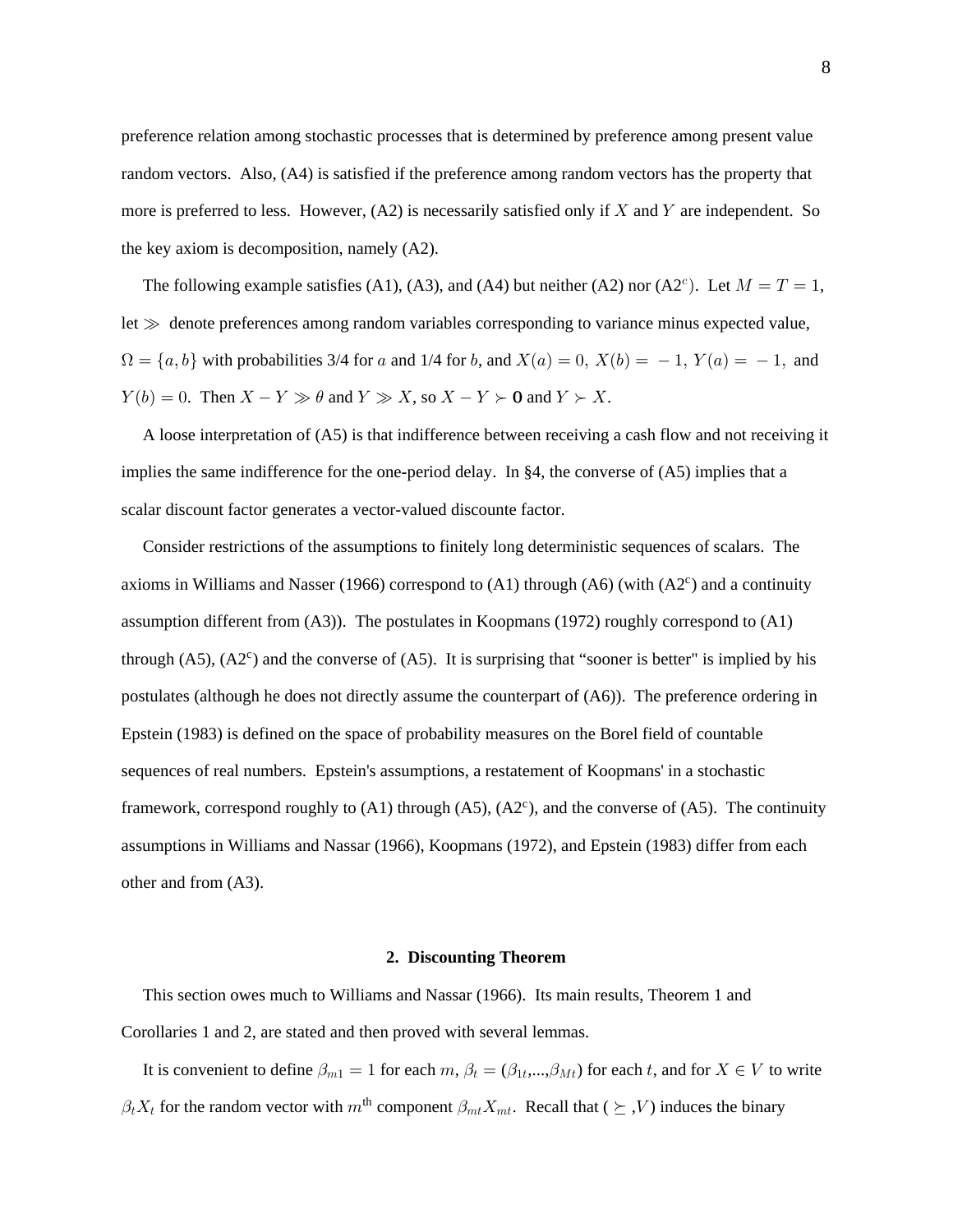relation ( $\geq$ , S) on the set of random M-vectors. The following result gives sufficient conditions for preferences in finitely long processes to be consistent with a stochastic discounting formula. The proof would be simplified by replacing the assumption of (A2) with the stronger assumption of outcome monotonicity.

**Theorem 1:** Axioms (A1), (A2), (A3), and (A4) imply the unique existence of  $\beta_{mt} > 0$  (for each m *and t*) such that

(7)  $X \succeq Y \Leftrightarrow \sum_{t=1}^{T} \beta_t X_t \geq \sum_{t=1}^{T} \beta_t Y_t$ 

*for all*  $X = (X_1, \ldots, X_T, \mathbf{0})$  and  $Y = (Y_1, \ldots, Y_T, \mathbf{0})$  with  $T \in I$ .

The proof of Theorem 1 uses the property that  $Y^{(j)} \sim 0$ ,  $j = 1, ..., J$ , implies  $\sum_{j=1}^{J} Y^{(j)} \sim 0$ (Lemma 1(d)). The following countable analog is one of several ways to extend the theorem:

(8) If  $Y^{(j)} \sim 0$  for all j and  $\sum_{j=1}^{\infty} Y^{(j)} \in V$  then  $\sum_{j=1}^{\infty} Y^{(j)} \sim 0$ .

**Corollary 1.** Axioms (A1), (A2), (A3), and (A4) and (8) *imply* 

 $X \succeq Y \Leftrightarrow \sum_{t=1}^{\infty} \beta_t X_t \gg \sum_{t=1}^{\infty} \beta_t Y_t$ 

if  $\sum_{t=1}^{\infty} \beta_t X_t$  and  $\sum_{t=1}^{\infty} \beta_t Y_t$  exist and have finite components with probability one.

Now the stationarity axiom (A5) yields geometric discount factors.

**Corollary 2.** Axioms (A1), (A2), (A3), (A4), and (A5) *imply for each*  $m = 1, ..., M$  there uniquely *exists*  $\beta_m > 0$  *such that*  $\beta_{mt} = (\beta_m)^{t-1}$  *for all t*  $\in I$ *. If also* (A6) *is valid then*  $\beta_m < 1$ *.* 

## *Proof of Theorem 1*

**Lemma 1.** Assuming (A1) and (A2):

(a) 
$$
X \succ (\succeq, \sim)
$$
 0  $\Leftrightarrow -X \prec (\preceq, \sim)$  0

(b) 
$$
X \succeq (\preceq, \sim)
$$
 **0** and  $Y \succeq (\preceq, \sim)$  **0**  $\Rightarrow$   $X + Y \succeq (\preceq, \sim)$  **0**

(c) 
$$
X \succeq (\preceq)
$$
 **0** and  $Y \succ (\prec)$  **0**  $\Rightarrow$   $X + Y \succ (\prec)$  **0**

(d) 
$$
X \sim 0
$$
 and  $Y \sim 0 \Rightarrow X + Y \sim 0$ 

(e) 
$$
X - Y \sim 0 \Rightarrow X \sim Y
$$

**Proof.** (a):  $-X \preceq \mathbf{0} \Leftrightarrow \mathbf{0} - X \preceq \mathbf{0} \Rightarrow X \succeq \mathbf{0}$  due to (A2). So  $X \succeq \mathbf{0} \Leftrightarrow -X \preceq \mathbf{0}$ .

Now  $X \sim 0 \Leftrightarrow X \succeq 0$  and  $X \preceq 0 \Leftrightarrow -X \preceq 0$  and  $-X \preceq 0 \Leftrightarrow -X \sim 0$ .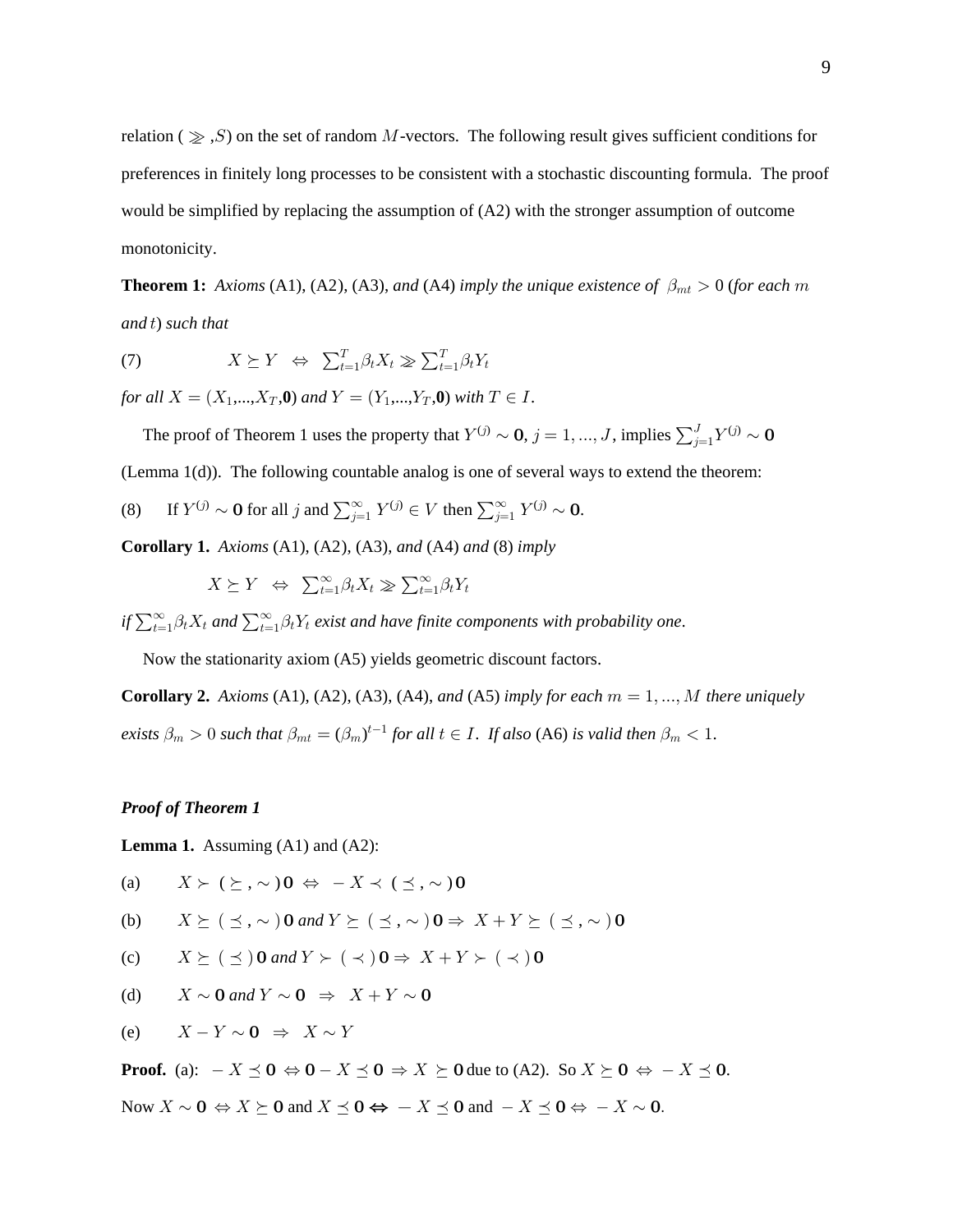Now  $X \succ 0 \Leftrightarrow X \succeq 0$  and not  $X \sim 0$ . So not  $-X \sim 0$ . Also,  $X \succeq 0 \Leftrightarrow -X \preceq 0$ . So  $-X \prec 0.$ 

(b) and (c): The contrapositive of (c) is  $X + Y \preceq 0$  implies  $X \prec 0$ ,  $Y \preceq 0$ , or both. From (A2),

 $X + Y \preceq 0$  implies  $X \preceq -Y$ . So (A1) and  $X \succeq 0$  imply  $-Y \succeq 0$  and (a) yields  $Y \preceq 0$ . If  $Y \succ 0$ 

then  $X \preceq -Y$  and (a) imply  $X \prec 0$ . Using (c), (b) follows from  $[X \succeq 0 \text{ and } Y \sim 0 \Rightarrow X + Y \succeq 0]$ due to Proposition  $1(a)$  and  $(A1)$ .

(d): Two applications of  $(b)$ .

(e): Two applications of  $(A2)$ . □

**Lemma 2.** Assuming  $(A1)$ ,  $(A2)$ , and  $(A3)$ :

(a)  $X \succeq (\preceq) \mathbf{0} \Leftrightarrow cX \succeq (\preceq) \mathbf{0}$  for all  $c \geq 0$ .

(b)  $0 \leq (\succeq) X$  and  $0 \leq c < c + \gamma \Rightarrow cX \leq (\succeq) (c + \gamma) X$ .

(c)  $X \sim \mathbf{0} \Rightarrow cX \sim \mathbf{0}$  for all  $c \in \mathbb{R}$ .

(d)  $cX \sim 0$  and  $c \neq 0 \Rightarrow X \sim 0$ .

**Proof.** (a):  $\Leftarrow$  is trivial  $(c = 1)$  and  $\Rightarrow$  is trivial if  $c = 0$ . For  $\Rightarrow$  when  $X \succeq 0$  and  $c \in I$  (positive integers), Proposition 1(a) implies  $X \leq 2X$  so  $0 \leq 2X$ . Inductively,  $nX \leq (n+1)X$  and

 $\mathbf{0} \preceq (n+1)X$ . So  $cX \succeq \mathbf{0}$  for all  $c \in I$ . Let  $c \in \mathcal{T}$  where  $\mathcal{T}$  is the set of positive rational numbers. So  $c = m/n$  with  $m \in I$  and  $n \in I$ , and  $c = \sum_{i=1}^{m} X/n$ . Therefore,  $cX \succeq 0$  if  $X/n \succeq 0$ . If  $X/n \prec 0$ 

then Proposition 1(a) with  $W = Z = X/n$  yields  $X/n \succeq 2X/n$ ; so (A1) implies  $2X/n \prec 0$ .

Inductively,  $(k+1)X/n \le kX/n$  and  $kX/n \prec 0$  for  $k \in I$ . In particular,  $X = nX/n \prec 0$ . So

 $X/n \succeq 0$  because  $X \succeq 0$ . Therefore,  $cX \succeq 0$  for all  $c \in \mathcal{T}$ .

If  $c \notin \mathcal{T}$ , let  $c = n + f$  where  $f \in (0, 1]$  and  $n \in I \cup \{0\}$ . Hence,  $nX \succeq 0$  and there exists a sequence  $f_i \in \mathcal{T}$  with  $f_i \to f$  as  $i \to \infty$ . So  $f_i X \succeq 0$  for all i, (A3), and Lemma 1(b) imply  $f X \succeq 0$ and  $cX = nX + fX \succeq 0$ .

(b):  $\mathbf{0} \preceq X$ , (a),  $\mathbf{0} \preceq cX$ ,  $\mathbf{0} \preceq \gamma X$ , and Proposition 1(a).

(c)  $X \sim 0 \Leftrightarrow [X \succeq 0 \text{ and } X \preceq 0] \Leftrightarrow$  (by Lemma 1(a) and (a))  $cX \succeq 0$  for all  $c \in \Re$ 

(d) Use Lemma 1(a) and replace c with b, in (a) replace X with bX and c with  $b^{-1}$ .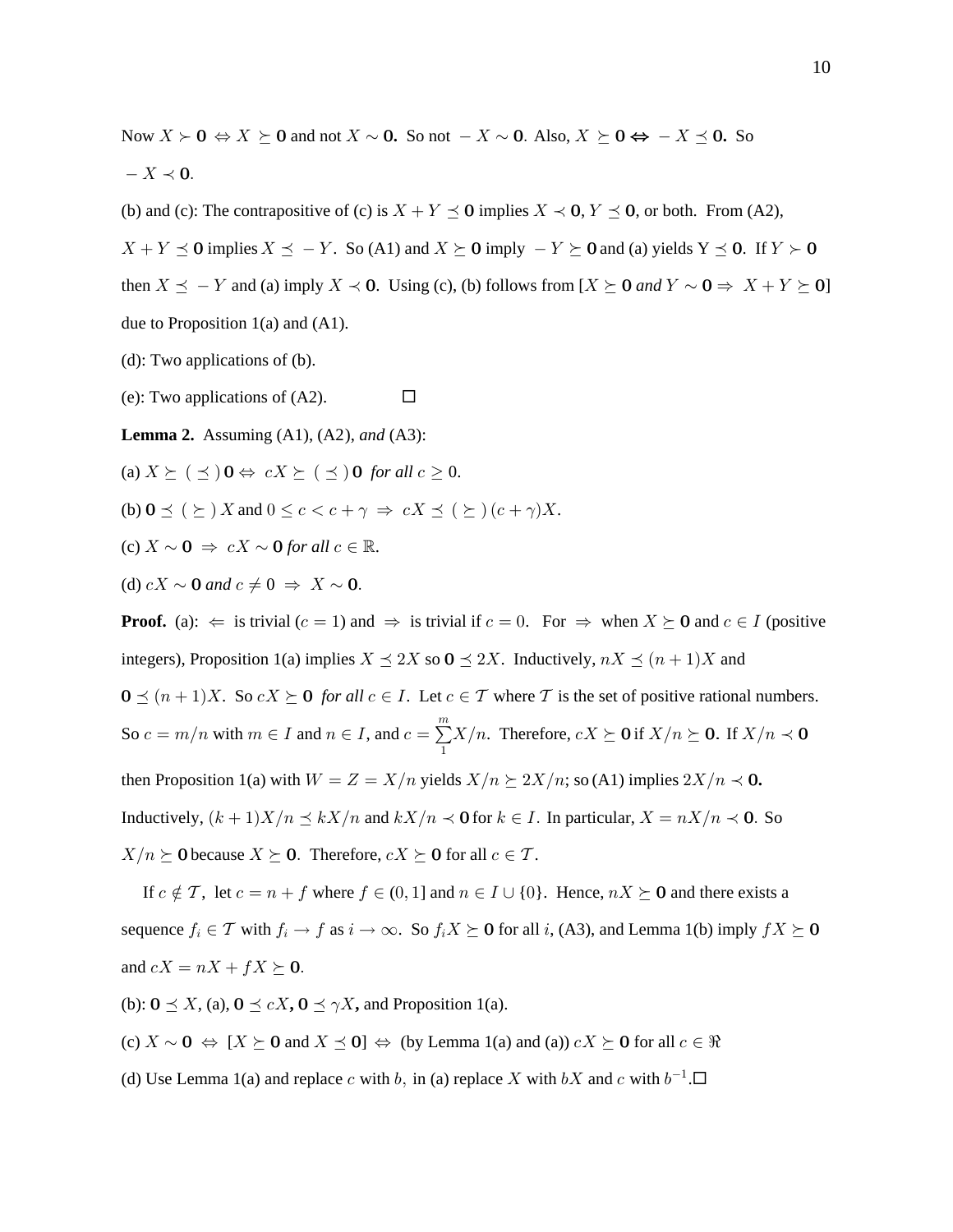The proof of Lemma 3(a) uses an argument due to Professor James C. Alexander, Department of Mathematics, Case Western Reserve University.

**Lemma 3.** Assuming  $(A1)$ ,  $(A2)$ ,  $(A3)$  and  $(A4)$ :

(a) For all  $t = 2, 3, ...$  and  $m = 1, ..., M$  there uniquely exists  $\beta_{mt} > 0$  such that

$$
\mathbf{0} \sim -e_{m1} + \beta_{mt}^{-1}e_{mt}.
$$

(b) Also assuming (A6) implies  $\beta_{m,t+1} < \beta_{mt} < 1$ .

**Proof.** (a): Uniqueness If  $c > 0$  and  $c' > 0$  with  $-e_{m1} + ce_{mt} \sim 0$  and  $-e_{m1} + c'e_{mt} \sim 0$  then  $e_{m1} - c' e_{mt} \sim 0$  from Lemma 1(a), so  $(c - c')e_{mt} \sim 0$  from Lemma 1(b). Uniqueness follows from  $(A4)$  and Lemma  $2(d)$ .

*Existence* Let  $A = \{ \alpha : \alpha e_{mt} - e_{m1} \succ \mathbf{0} \}$ . If  $A = \emptyset$  then  $e_{mt} - (1/\alpha)e_{m1} \preceq \mathbf{0}$  for all large enough  $\alpha$  (Lemma 2(a)), so (A3) implies  $e_{mt} \preceq$  0. But  $e_{mt} \succ$  0 so  $A \neq \emptyset$ .

Let  $c = inf\{\alpha \in A\}$ . If  $\alpha \in A$  then  $\alpha e_{mt} - e_{m1} > 0$  so  $\alpha e_{mt} \succeq e_{m1} > 0$  ((A2) and (A4)). Now,  $\alpha$  is neither zero ((A1)) nor negative (Lemma 2(a) and (A4)). So  $c \ge 0$ .

From (A3),  $ce_{mt} - e_{m1} \succeq 0$ . For any  $\alpha < c$ ,  $\alpha e_{mt} - e_{m1} \preceq 0$  so  $ce_{mt} - e_{m1} \preceq 0$  from (A3).

Therefore,  $ce_{mt} - e_{m1} \sim 0$ . If  $c = 0$  then  $-e_{m1} \sim 0$  so  $e_{m1} \sim 0$  (Lemma 1(a)); but  $e_{m1} \succ 0$  ((A4)). So  $c > 0$ . Let  $\beta_{mt} = 1/c$ .

(b): (A6) with  $\lambda = 1$  and  $X = 0$ .  $\Box$ 

If (A6) were replaced with  $X + \lambda(e_{mt} - e_{m,t+1}) \ge X$  for  $t \ge \tau$ , then Lemma 3(b) would become  $\beta_{m,t+1} < \beta_{mt} < 1$  for  $t \geq \tau$ .

**Conclusion of proof of Theorem 1.** From Lemma 3,  $\mathbf{0} \sim r_{mt} = -e_{m1} + \beta_{mt}^{-1}e_{mt}$ . So Lemma 2(c) implies  $\mathbf{0} \sim -\beta_{mt} e_{m1} + e_{mt}$ . Therefore,

$$
\mathbf{0} \sim \sum_{m=1}^{M} \sum_{t=1}^{T} X_{mt}(e_{mt} - \beta_{mt}e_{m1})
$$
  
=  $X - \sum_{m=1}^{M} \sum_{t=1}^{T} \beta_{mt} X_{mt}e_{m1}$   
=  $X - (\sum_{m=1}^{M} \sum_{t=1}^{T} \beta_{mt} X_{mt}e_m, \mathbf{0}) = X - (\sum_{t=1}^{T} \beta_t X_t, \mathbf{0}).$ 

Thus Lemma 2(a) yields  $X \sim (\sum_{t=1}^{T} \beta_t X_t, \mathbf{0})$  and

$$
X \succeq Y \Leftrightarrow (\sum_{t=1}^{T} \beta_t X_t, \mathbf{0}) \succeq (\sum_{t=1}^{T} \beta_t Y_t, \mathbf{0}) \Leftrightarrow \sum_{t=1}^{T} \beta_t X_t \geq \sum_{t=1}^{T} \beta_t Y_t.
$$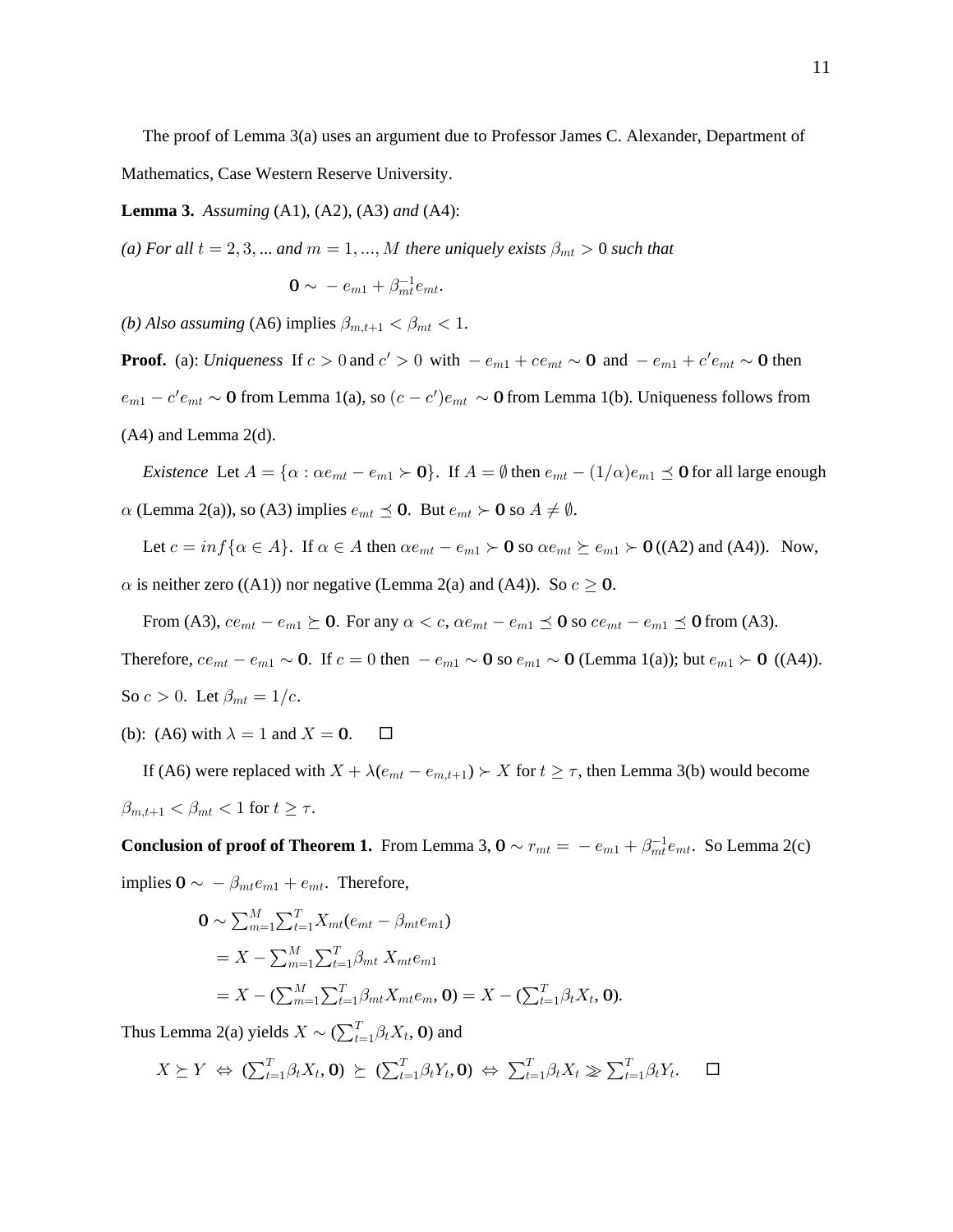**Proof of Corollary 2.** From the proof of Lemma 3,  $r_{mt} = -e_{m1} + \beta_{mt}^{-1}e_{mt} \sim 0$  for each  $m = 1, ..., M$  and  $t = 2, 3, ...$  From (A5),  $\mathbf{0} \sim -e_{m2} + \beta_{m}^{-1}e_{m,t+1}$  and the theorem implies  $\theta \approx g$ where  $g = (0,...,0, -\beta_{m2} + \beta_{m,t+1}/\beta_{mt},0,...,0)$ . Then  $g = \theta$  for each m and t from (A4); so  $\beta_{m,t+1} = (\beta_{m2})^t$ .  $\Box$ 

Let  $Y_t = \theta, t \in I$ . If (A5) is replaced with

$$
[(Y_1,...,Y_T,X_1,X_2,...) \sim \mathbf{0} \Rightarrow (Y_1,...,Y_T,\theta,X_1,X_2,...) \sim \mathbf{0}]
$$

then  $\beta_{mt} = \beta_{mT}(\beta_m)^{t-T}$  for all  $t > T$ , where  $\beta_m = \beta_{m,T+1}/\beta_{mT}$ .

#### 3. Risk Neutrality

Recall that S denotes the set of  $\mathbb{R}^M$ -valued random vectors. A felicity function  $u : S \to \mathbb{R}$  is orderpreserving and linear, i.e., it satisfies (9) and (10) for all  $\lambda \in [0,1]$ ,  $A \in S$ , and  $B \in S$ :

 $A \gg B$  if and only if  $u(A) \geq u(B)$  $(9)$ 

(10) 
$$
u[\lambda A + (1 - \lambda)B] = \lambda u(A) + (1 - \lambda)u(B)
$$

Note that a felicity function  $u$  is unique up to a positive affine transformation; that is, if  $u$  and  $w$  are felicity functions, then there are  $b > 0$  and  $a \in \mathbb{R}$  such that  $w = a + bu$ .

The following result axiomatizes the comparison of expected present values of cash flows, namely (6). Let  $V^*$  be the subset of V whose present value vectors, using any discount factor  $\beta$  with components  $0 \leq \beta_m < 1$ , are absolutely bounded with probability one.

**Theorem 2:** If  $(\succeq, V)$  satisfies (A1), (A2), (A3), and (A4), then the following properties are equivalent:

- (a)  $(\succeq, V)$  satisfies (A2<sup>c</sup>);
- (b) There exists a felicity function;

(c) There exists  $\mathfrak{v} \in \mathbb{R}^M$  and  $\beta_t \in \mathbb{R}^M$ ,  $t \in I$ , such that

(12) 
$$
X \succeq Y \Leftrightarrow \mathfrak{v} \cdot E(\sum_{t=1}^{T} \beta_t X_t) \ge \mathfrak{v} \cdot E(\sum_{t=1}^{T} \beta_t Y_t)
$$
  
for all  $X \in V^*$ ,  $Y \in V^*$  with  $X_t = Y_t = \theta$  for  $t > T$  for some  $T \in I$ .

**Proof.** Since (a) and (b) are immediate consequences of (c) with the felicity function  $u(A)$  =

 $\mathfrak{v} \cdot E(\beta_1 A)$ , the proof shows that (b) implies (c), and that (a) implies (b). Uniqueness of a felicity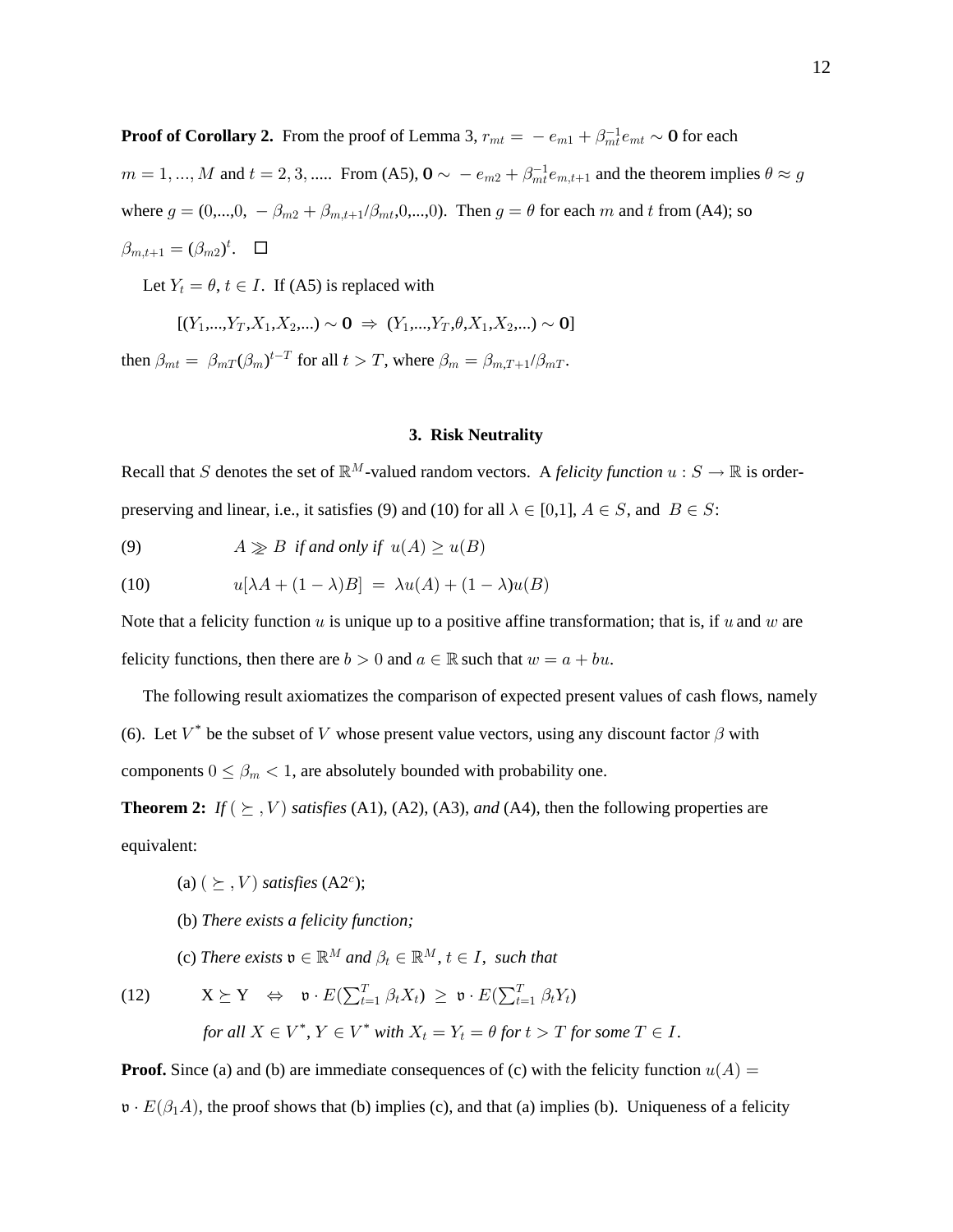function up to a positive affine transformation implies that there is no loss of generality from assuming  $u(\theta) = 0.$ 

**Lemma 4:** Axioms (A1), (A2), and (A3) and the existence of a felicity function u with  $u(\theta) = 0$  imply:

- (a)  $u(A) = -u(-A)$ ,  $A \in S$ , and  $v(x) = -v(-x)$ ,  $x \in \mathbb{R}^M$ , with  $v(\theta) = 0$ .
- (b)  $u(A + B) = u(A) + u(B)$ ,  $A, B \in S$ , and  $v(a + b) = v(a) + v(b)$ ,  $a, b \in \mathbb{R}^M$ .
- **Proof:** (a): For  $A \in S$ ,

$$
A \approx A \Rightarrow A + (-A) \approx \theta \Rightarrow (1/2)A + (1/2)(-A) \approx \theta \text{ (Lemma 2(c))}
$$
  
\n
$$
\Rightarrow 0 = u[(1/2)A + (1/2)(-A)] = (1/2[u(A) + u(-A)] \text{ ((9))}
$$
  
\n
$$
\Rightarrow u(A) = -u(-A).
$$

Hence,  $v(x) = -v(-x)$  for all  $x \in \mathbb{R}^M$  and  $v(\theta) = 0$ .

(b): From  $(10)$ ,

$$
(1/2)A + (1/2)B \approx (1/2)(A + B) + (1/2)\theta
$$
  
\n
$$
\Rightarrow (1/2)u(A) + (1/2)u(B) = u[(1/2)A + (1/2)B] = u[(1/2)(A + B) + (1/2)\theta]
$$
  
\n
$$
= (1/2)u(A + B) \qquad \Box
$$

Let  $\leq$  partially order S according to first-order stochastic dominance; that is,  $A \leq B$  if  $P\{A \neq B\} > 0$  and  $P\{A \leq z\} \geq P\{B \leq z\}$  for all  $z \in \mathbb{R}^M$ . Hence, for  $x = (x_i) \in \mathbb{R}^M$  and  $y = (y_i) \in \mathbb{R}^M$ ,  $x \le y$  if  $x \ne y$  and  $x_i \le y_i$  for  $i = 1, ..., M$ . Let  $S^* \subset S$  be the set of absolutely bounded random vectors:  $S^* = \{A \in S: P\{|A_m| < K_A, m = 1, ..., M\} = 1 \text{ for some } K_A < \infty\}.$ **Lemma 5:** Axioms  $(A1)$ ,  $(A2)$ , and  $(A3)$  and the existence of an intraperiod utility function  $u$  with  $u(\theta) = 0$  imply:

- (a)  $v(x) = \mathfrak{v} \cdot x, x \in \mathbb{R}^M$ .
- (b)  $u(A) = \mathfrak{v} \cdot E(A)$  for all  $A \in S^*$ .

**Proof:** (a): (i)  $x \in I^M$ : From Lemma 4(b),  $v(x) = v(\sum_{m=1}^M x_m e_m) = \sum_{m=1}^M v(x_m e_m) = v \cdot x$ .

(ii)  $x \in \mathcal{T}^M$ : For each m, let  $x_m = q_m/s_m$  with  $q_m, s_m \in I$ . So Lemma 4(b) implies  $v(x_m e_m) = v(q_m e_m / s_m) = q_m v(e_m / s_m)$ . Also,  $v(e_m) = v(s_m e_m / s_m) = s_m v(e_m / s_m)$ . Therefore,  $v(e_m/s_m) = v(e_m/s_m)$ ; so  $v(x_m e_m) = q_m v(e_m/s_m) = v_m x_m$  and  $v(x) = v \cdot x$ .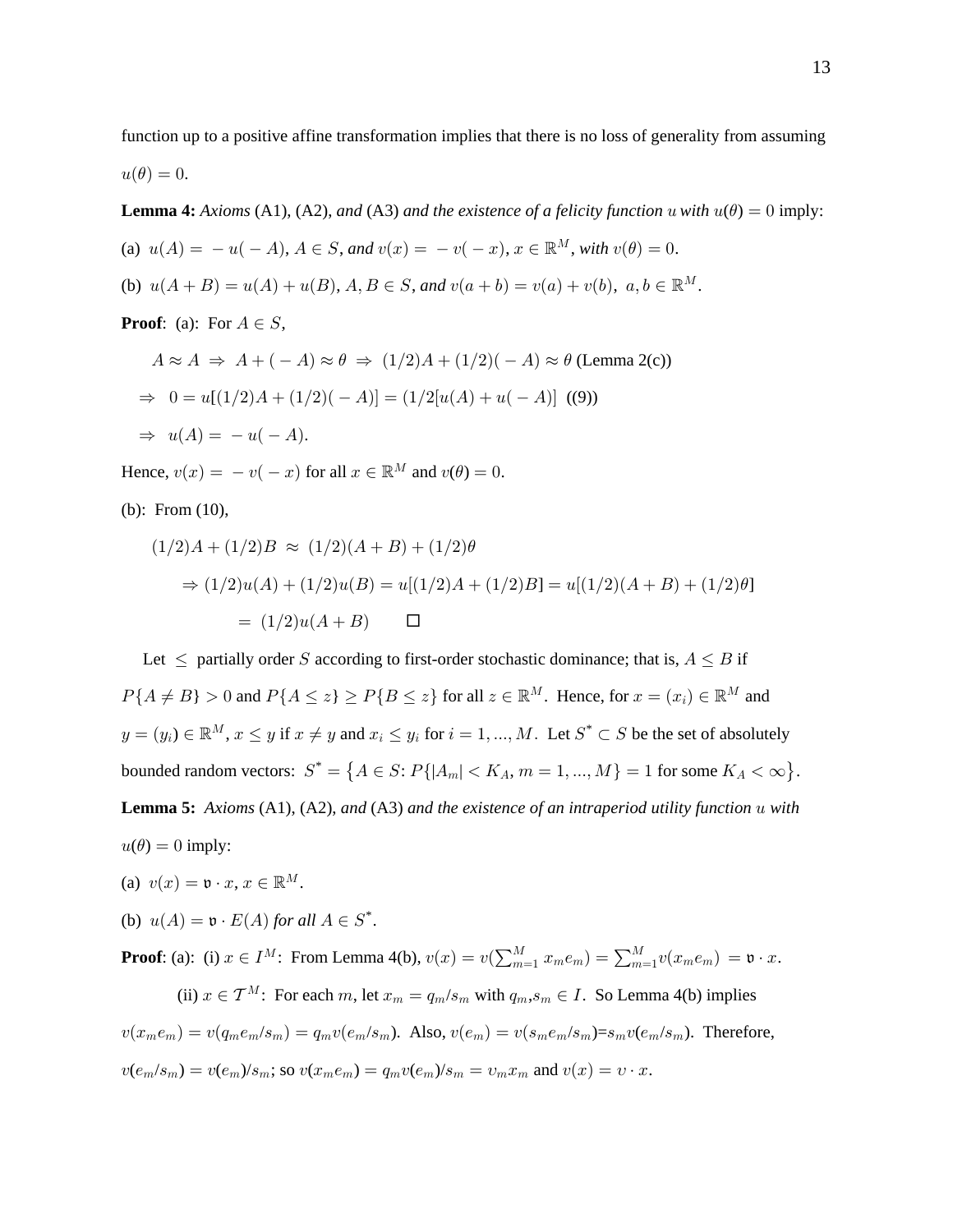(iii)  $y \leq x \Rightarrow v(y) \leq v(x)$ : Let  $z = x - y$  with  $z_m \geq 0$  for each m. Then Lemma 2(a) and  $\mathfrak{v}_m > 0$  imply  $v(z_m e_m) \geq 0$ . So  $v(x - y) = v(z) \geq 0$ . Therefore, (A2) implies  $v(y) \leq v(x)$ .

(iv)  $x \in (0, \infty)^M$ : Let  $x^{i-}, x^{i+} \in \mathcal{T}^M$  with  $x^{i-} \le x \le x^{i+}$  for each  $i=1,2,...$  with both sequences converging to x. From (b) and (c),  $\mathfrak{v} \cdot x^{i-} = v(x^{i-}) \le v(x)v(x^{i+}) = \mathfrak{v} \cdot x^{i+}$ . Letting  $i \to \infty$ implies  $v(x) = \mathfrak{v} \cdot x$ .

(v)  $x \in \mathbb{R}^M$ : If  $x_m < 0$ , (d) and Lemma 4(a) imply  $v(x_m e_m) = -v(-x_m e_m)$  $\mathbf{E} = -(-x_m)v(e_m) = \mathfrak{v}_m x_m$ . If  $x_m = 0$  then  $v(x_m e_m) = v(\theta) = 0 = \mathfrak{v}_m x_m$ . (b): Part (a) and (11) imply  $u(A) = \mathfrak{v} \cdot E(A)$  for all  $A \in S'$ . For any  $A \in S^*$ , there is a sequence  $(A_i, A^i)$  with  $A_i$ ,  $A^i \in S'$ ,  $A_i \leq A \leq A^i$  so  $u(A_i) \leq u(A) \leq u(A^i)$  and  $E(A_i) \leq E(A) \leq E(A^i)$ ,  $i \in I$ , with  $E(A^i) \to E(A)$  and  $E(A_i) \to E(A)$ . For each  $i, \mathfrak{v} \cdot E(A_i) \leq U(A) \leq \mathfrak{v} \cdot E(A_i)$ . Convergence of the expectations to  $E(A)$  implies  $U(A) = \mathfrak{v} \cdot E(A)$ .  $\Box$ 

**Lemma 6:** Axioms (A1), (A2), (A2<sup>c</sup>), and (A3) *imply the existence of a felicity function.* 

**Proof.** From Herstein and Milnor (1953), (9) and (10) are implied by (13), (14), and (15) (for all  $A, B, C \in S$ ) which follow:

(13) 
$$
A \approx B \text{ implies } A/2 + C/2 \approx B/2 + C/2
$$

$$
(14) \qquad \qquad \geq \text{ weakly orders } S;
$$

(15) 
$$
\{\alpha \in [0,1]: \alpha A + (1-\alpha)B \geq (\ll)C\} \text{ is a closed set}
$$

In order to prove (15), let  $X = (A - B, 0)$  and  $Y = (C - B, 0)$ . Then

 $\{\alpha \in [0,1]: \alpha A + (1 - \alpha)B \geq C\} = \{\alpha \in [0,1]: \alpha X - Y \succeq Q\} = \{\alpha \in [0,1]: \alpha X \succeq Y\}$  which is closed due to (A3). Similarly, { $\alpha \in [0,1]$ :  $\alpha A + (1 - \alpha)B \ll C$ } is closed.

Axiom (A1) implies (14).

In order to prove (13), use (A2), (A2<sup>c</sup>), and parts (d) and (e) of Lemma to obtain

$$
A \geq B \iff (A - B, \mathbf{0}) \succeq \mathbf{0} \Rightarrow (1/2)(A - B, \mathbf{0}) \succeq \mathbf{0}
$$
  
\n
$$
\Rightarrow (1/2)(A - B, \mathbf{0}) + (1/2)(C, \mathbf{0}) \succeq (1/2)(C, \mathbf{0})
$$
  
\n
$$
\Rightarrow ((1/2)(A + C), \mathbf{0}) \succeq ((1/2)(B + C), \mathbf{0})
$$
  
\n
$$
\Rightarrow (1/2)(A + C) \geq (1/2)(B + C)
$$

Similarly,  $A \ll B \Leftrightarrow B \gg A \Rightarrow (1/2)(B+C) \gg (1/2)(A+C)$ .  $\Box$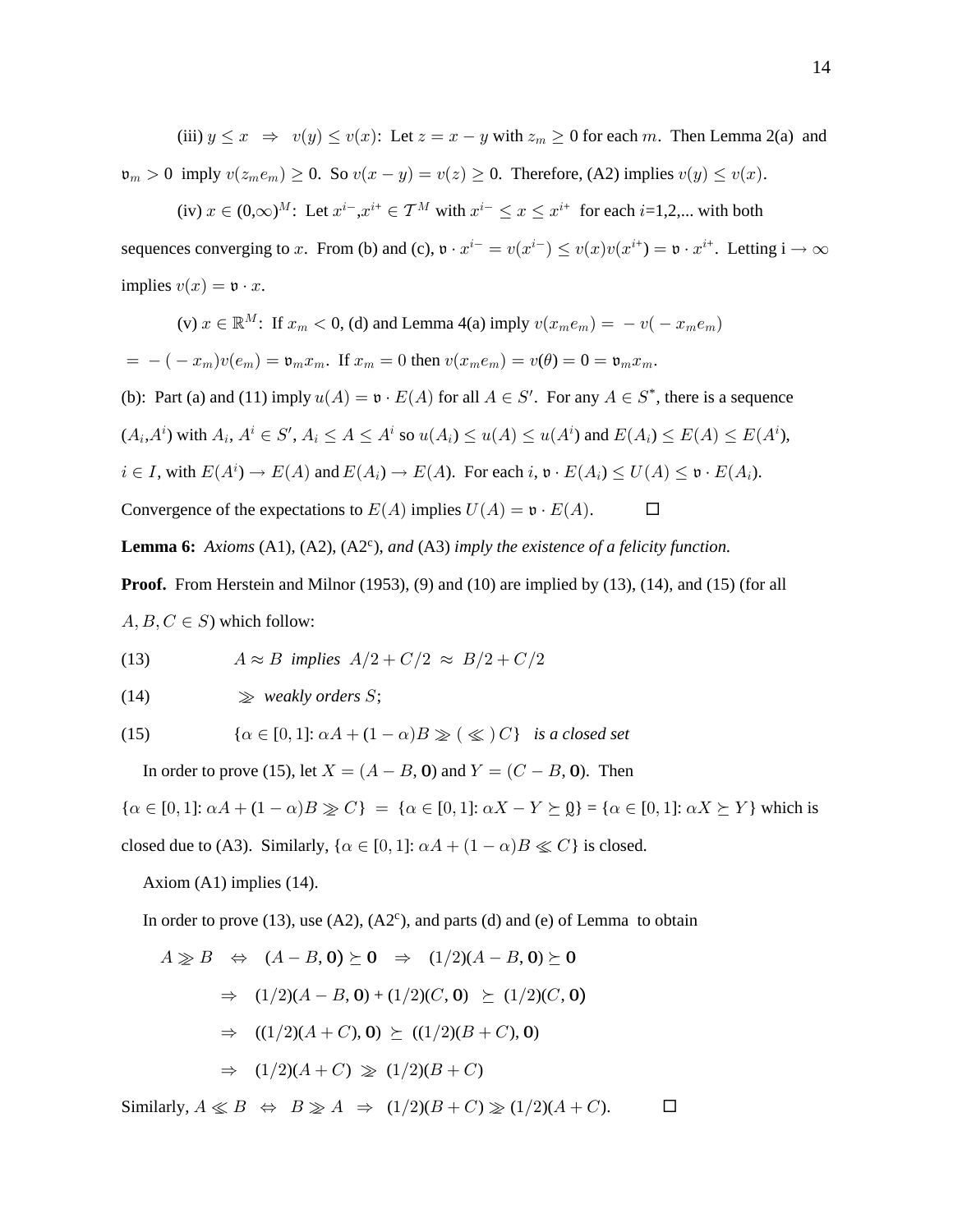This completes the proof of Theorem 2.  $\Box$ 

#### *Extensions of Theorem 2*

It is an open question whether there are conditions weaker than  $(A1)$  through  $(A5)$  and  $(A2<sup>c</sup>)$  that would axiomatize (4) and the optimization of the "expected utility of the present value" of a time stream of rewards. See surveys by White (1988) and Whittle (1990).

 The remainder of this section concerns several routes that can be followed to extend Lemma 5(b) beyond  $S^*$  (hence Theorem 2 beyond  $V^*$ ). Let  $S'$  be the subset of S whose elements take only finitely many values (with probability one). Recall that  $\theta$  and  $e_m$  denote the zero vector and the m-th unit vector in  $\mathbb{R}^M$ . Suppose that  $u(\cdot)$  is a felicity function with  $u(\theta) = 0$ , for  $x \in \mathbb{R}^M$  let  $D_x$  be a random variable with  $P\{D_x = x\} = 1, v(x) = u(D_x), v_m = v(e_m), m = 1, ..., M$ , and  $v = (v_m)$ . Then (A4) and  $v(\theta) = 0$  imply  $\mathfrak{v}_m > 0$  for each m. The expected utility formula, a consequence of (10), is

(11) 
$$
u(A) = \sum_{i} P\{A = x_{i}\} v(x_{i}) = E[v(A)], \quad A \in S'
$$

 First, at the expense of additional assumptions and complexity, versions of (11) are valid for larger collections than  $S'$  [Fishburn (1982)]. These versions would expand the set of random vectors that can be approximated in the proof of Theorem 2. Second, additional assumptions would induce continuity of  $u(\cdot)$  in the topology of weak convergence, and that would permit approximating  $A \in S - S^*$  with a sequence in  $S^*$ . For a third route, let  $S^0 \subset S$  be the set of random vectors whose components have finite expectations. The next result assumes essentially that  $\gg$  is continuous at  $\theta$ .

**Lemma 7:** Suppose that a felicity function u satisfies  $u(\theta) = 0$  and

(16) *For all sequences*  $\langle C_i \rangle$  *in*  $S^{\circ}$  *with*  $P\{C_i = \theta\} \to 1$  *as i*  $\to \infty$  *and for all*  $D \in S^{\circ}$ with  $D \gg \theta$ , there is a j such that  $i \geq j$  implies  $-D \ll C_i$  and  $C_i \ll D$ 

*Then* (A1), (A2), and (A3) imply  $u(A) = \mathfrak{v} \cdot E(A)$  for all  $A \in S^{\circ}$ .

**Proof**: (a) From Lemma 5(b), for all  $\gamma > 0$  there exists  $D \in S^*$  with  $U(D) = \gamma$ . Let  $C_i$  be a sequence in  $S^{\circ}$  with  $P\{C_i = \theta\} \to 1$  as  $i \to \infty$ . So (16) implies that there exists j such that  $|U(C_i)| < \gamma$  for all  $i \geq j$ . Therefore,  $U(C_i) \to 0$  as  $i \to \infty$ .

(b) For  $A \in S^{\circ}$ , let  $A^+ \in S^{\circ}$  have  $m^{\text{th}}$  component max  $\{A_m, 0\}$ ,  $m = 1, ..., M$ . Then  $A = A^+ - (-A)^+$  and  $U(A) = U(A^+) + U[-(-A)^+]$  with each component of  $A^+$   $[-(A)^+]$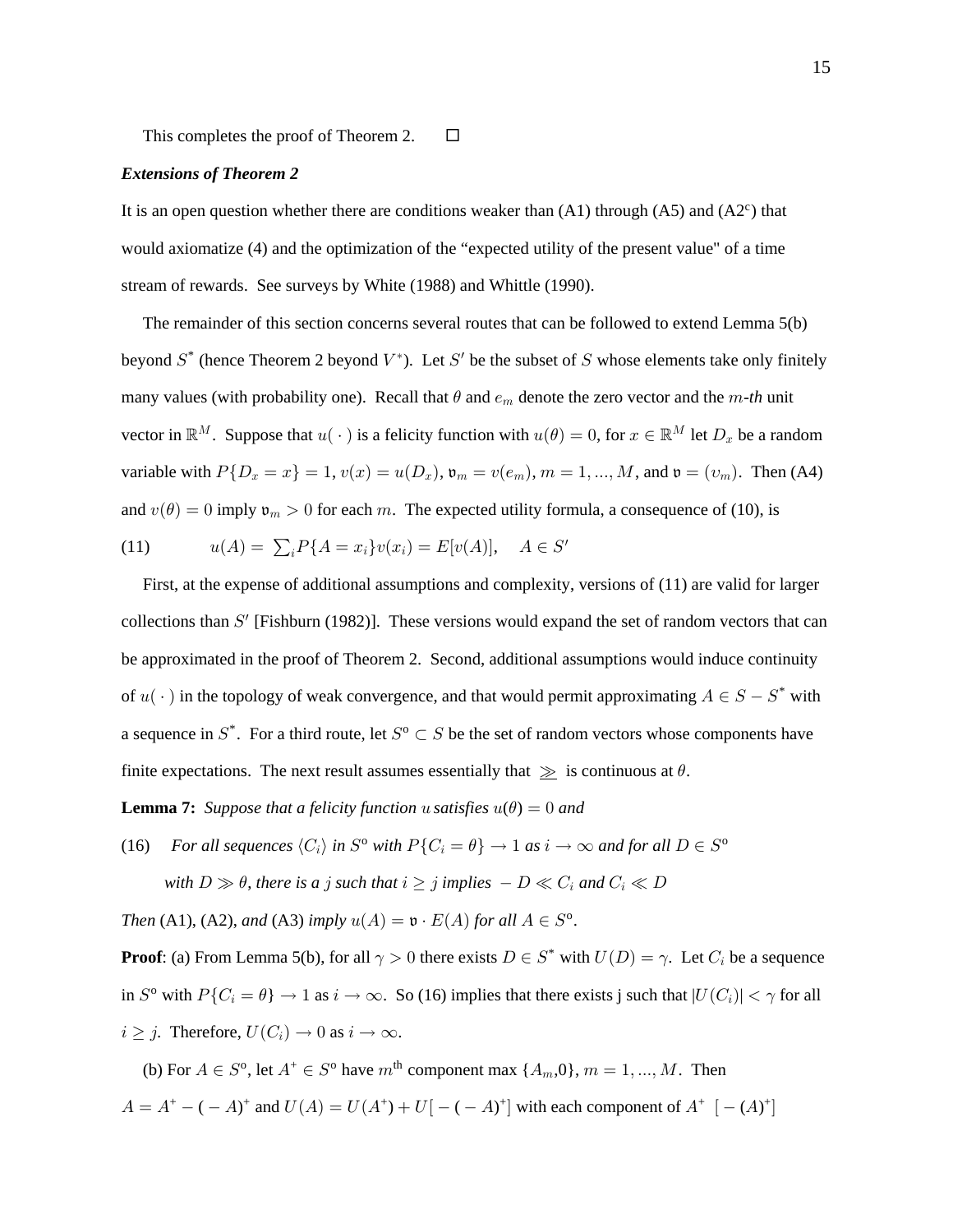bounded below (above) by 0. So it suffices to prove the assertion for those elements in  $S^{\text{o}}$  whose components are all either bounded above by zero or bounded below by zero.

(c) Let  $A \in S^{\circ}$  with  $A \ge \theta$  and  $z > 0$ . Define  $D_z = A$  and  $D^z = \theta$  if  $A_m \le z$  for  $m = 1, ..., M$ ; otherwise,  $D_z = \theta$  and  $D^z = A$ . Hence,  $A = D_z + D^z$  for each z and  $P\{D^z = \theta\} \to 1$  as  $z \to \infty$ . So part (a) and Lemmas 4(b) and 5(b) imply  $U(A) = U(D_z) + U(D^z) = v \cdot E(D_z) + U(D^z)$  $\rightarrow v \cdot E(A)$  as  $z \rightarrow \infty$ . A similar argument suffices for  $A \le \theta$ .

 Corollary 1 and Lemma 7 extend Theorem 2 to stochastic processes with countable time indices. **COROLLARY 3:** *Assumptions (8) and (16) imply that Theorem 2 is valid with (12) replaced by (17) if both expectations exist with finite components:*

(17) 
$$
X \succeq Y \Leftrightarrow v \cdot E(\sum_{t=1}^{\infty} \beta_t X_t) \ge v \cdot E(\sum_{t=1}^{\infty} \beta_t Y_t) \quad X \in V, Y \in V
$$

Corollary 2 augments (A1) through (A4) with (A5) to obtain  $\beta_{mt} = (\beta_m)^{t-1}$ ; including (A6) yields  $\beta_m < 1$ . So Corollaries 2 and 3 give conditions which imply that preferences are consistent with the maximization of  $\mathfrak{v} \cdot E(\sum_{t=1}^{\infty} \beta^{t-1} X_t)$ . The algorithm in Feinberg and Schwartz (1994) computes an optimal policy for this criterion in a Markov decision process with  $M > 1$  and finitely many states and actions. Furukawa (1980) and Henig (1983) study Pareto optimization of the vector  $E(\sum_{t=1}^{\infty} \beta^{t-1} X_t)$ when  $\beta_1 = \cdots = \beta_M$ .

#### **4. Scalar Discount Factor**

 This section combines Corollary 2, Theorem 2, and Koopmans (1972) to specify conditions which imply  $\beta_1 = \cdots = \beta_M$ . Let  $\mathbb{D} \subset V$  be the sequences that are constant with probability one, and for  $x \in \mathbb{D}$  let  $||x|| = \sup_t \max_m |x_{mt}|$ . Let  $\mathbb{D}_T \subseteq \mathbb{D}$  contain the sequences x for which  $x_t = \theta$  if  $t > T$ . Let  $x^{(n)} \in \mathbb{D}$  and  $y^{(n)} \in \mathbb{D}$  with  $x^{(n)} \succeq y^{(n)}$  for each  $n \in \mathcal{I}$  and let  $x \in \mathbb{D}$  and  $y \in \mathbb{D}$  with  $\|x - x^{(n)}\| \to 0$  and  $\|y - y^{(n)}\| \to 0$  as  $n \to \infty$ . Say that  $\succeq$  *is continuous on*  $\mathbb D$  with respect to  $\|\cdot\|$  if  $x \succeq y$ . There are two additional assumptions:  $(A3^*) \geq is \text{ continuous on } \mathbb{D} \text{ with respect to } || \cdot ||$ (A5<sup>c</sup>)  $(\theta, X_1, X_2,...) \sim 0$  *implies*  $(X_1, X_2,...) \sim 0$ 

Axiom  $(A5^c)$  is the converse of  $(A5)$ .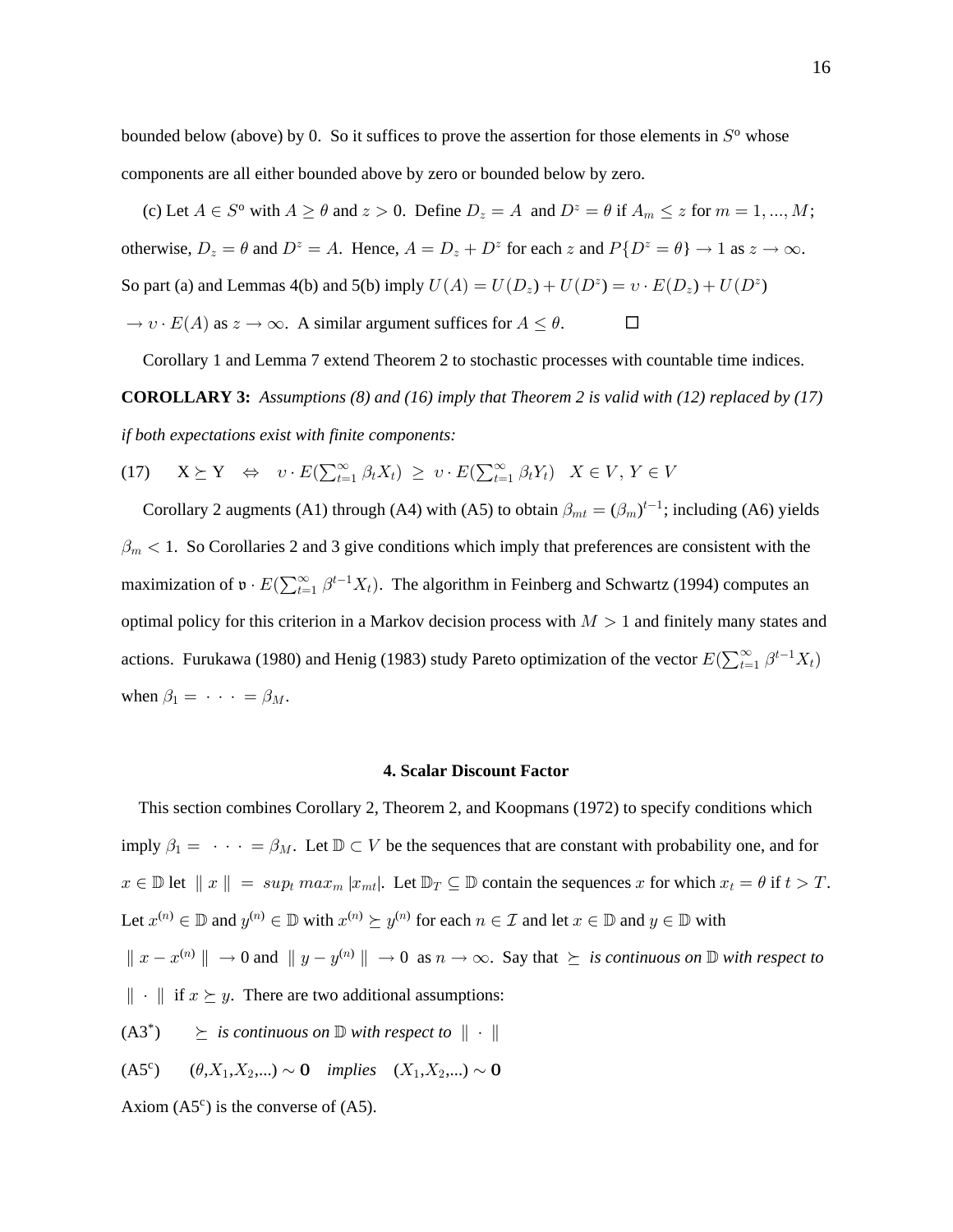**Proposition 4:** Axioms (A1) through (A5), (A3<sup>\*</sup>), and (A5<sup>c</sup>) and the existence of an intraperiod utility function imply  $\beta_1 = \cdots = \beta_M$ .

**Proof:** The assumptions satisfy Postulates 1 through 4 in Koopmans (1972). So in  $\mathbb{D}_T$ 

(18) 
$$
x \sim y \Leftrightarrow \sum_{t=1}^{T} \alpha^{t-1} u(x_t) = \sum_{t=1}^{T} \alpha^{t-1} u(y_t)
$$

where  $\alpha \in (0,1)$  is unique and  $u : \mathbb{R}^M \to \mathbb{R}$  generates a class that is unique up to a positive affine transformation. Let  $u(\theta) = 0$  and  $x_t = y_t = \theta$  for all  $t > 1$ ; from Theorem 2,  $u(w) = v \cdot w$  generates a class that is unique up to a positive linear transformation.

Let  $X = e_{mt}$  and  $Y = \beta_{mt}e_{m1}$ ; so  $X \sim Y$  from Lemma 3 and (A2). From (18),  $e_{mt} \sim \beta_{mt}e_{m1}$  if and only if  $\alpha^{t-1} \mathfrak{v}_m = \beta_{mt} v_m$ . Thus,  $\beta_{mt} = \alpha^{t-1}$ .  $\Box$ 

#### **5. Continuity Axioms and Impatience**

Reasonable alternative versions of the continuity axiom

$$
(A3) \qquad \{ \alpha: \ \alpha X - Y \succeq (\preceq) \mathbf{0} \} \text{ is closed}
$$

include these statements:

$$
(A3') \qquad \qquad X \succ (\prec) \; \mathbf{0} \; \Rightarrow \; \exists \; \alpha^* \; > 0 \text{ such that } \alpha X \prec (\succ) X \; \forall \; \alpha \in (0, \alpha^*)
$$

 $X \succeq (\preceq) \mathbf{0} \Rightarrow bX \succeq (\preceq) \mathbf{0} \forall b \geq 0$  $(A3'')$ 

Let  $(A3^{\circ})$  denote the restriction of  $(A3)$  in which  $Y = 0$ .

**Proposition 5.** Assume (A1), (A2), and (A2<sup>c</sup>). Then (A3<sup>o</sup>), (A3'), and (A3'') are equivalent.

**Proof.** Let (3<sup>o</sup>), (3'), and (3") denote the respective unions of  $\{(A1), (A2), (A2^c)\}\$  with  $\{(A3^o)\}\$ ,

 $\{(A3')\}$ , and  $\{(A3'')\}$ .

 $(3^{\circ}) \Rightarrow (3'')$ : Lemma 2(a) and its proof.

 $(3') \Rightarrow (3'')$ : For  $b > 0$ , let  $\langle b_i \rangle$  be a sequence in T that converges to b from below. To initiate a contrapositive proof, if  $bX \prec \mathbf{0}$  then  $-bX \succ \mathbf{0}$  (due to  $(A2^c)$ ). So

 $-bX \succ - (b - b_i)X$  for  $b_i$  sufficiently near b (due to (A3')). Therefore, there exists i<sup>\*</sup> such that

 $i \geq i^*$  implies  $0 \prec -bX + (b - b_i)X = -b_iX$ . So  $b_iX \prec 0$  contrary to  $b_iX \succeq 0$  for all i because

 $X \succeq$  0 and  $b_i > 0$  is rational.

 $(3'') \Rightarrow (3')$ : To initiate a contrapositive proof,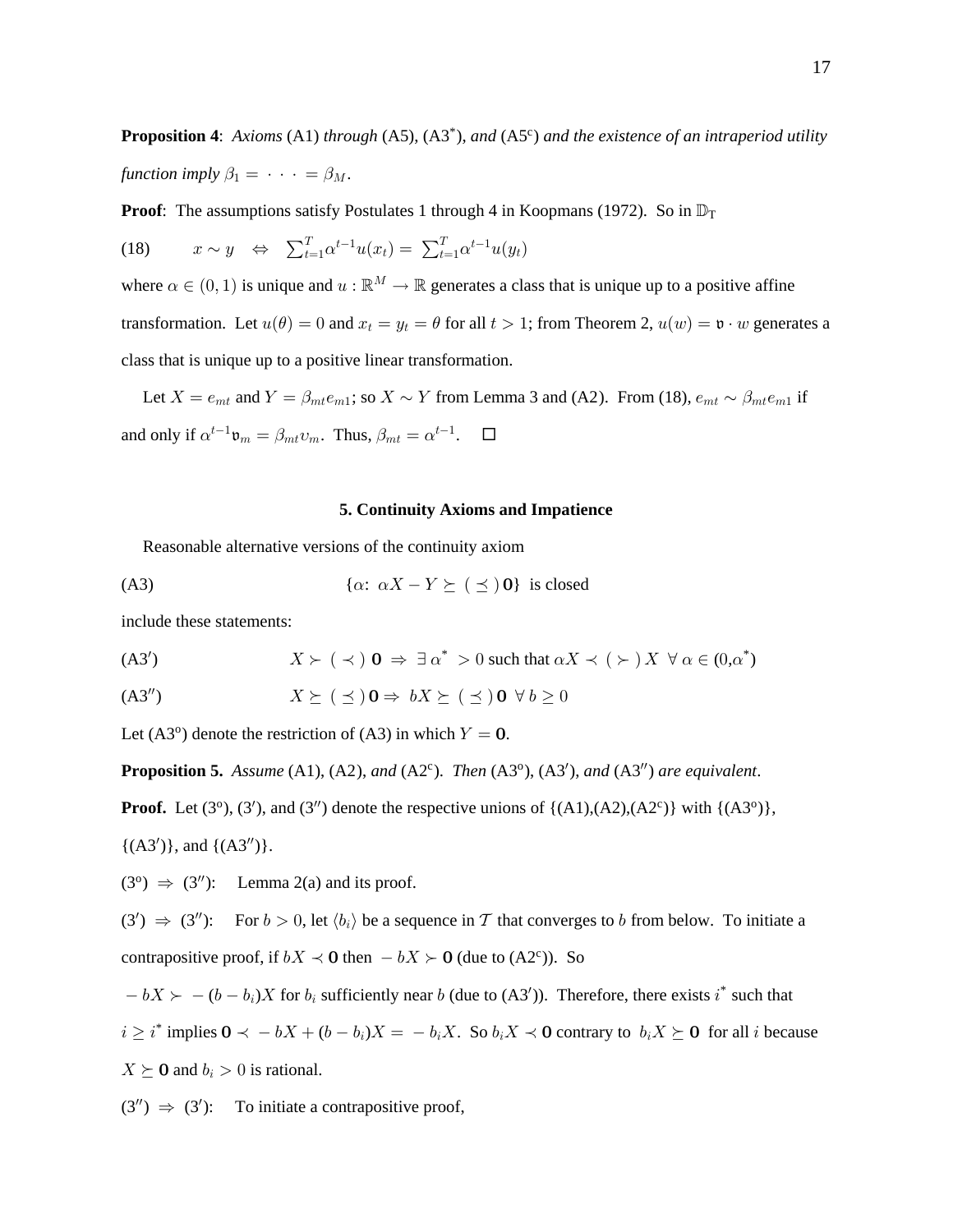$X \preceq \alpha X \Leftrightarrow \alpha X - X \succeq 0 \Leftrightarrow ((1 - \alpha)(-X) \succeq 0$ Let  $\alpha^* < 1$  and  $0 < \alpha < \alpha^*$ ; so  $1 - \alpha > 0$ . Now (3'') implies  $b(1 - \alpha)(-X) \succeq 0$  for all  $b \ge 0$ . If  $b = (1 - \alpha)^{-1}$  then

 $\mathbf{0} \preceq b(1 - \alpha)(-X) \Leftrightarrow \mathbf{0} \succeq -X \Leftrightarrow X \preceq \mathbf{0}$ 

 $(3'') \Rightarrow (3^0)$ : Let  $\alpha_i \rightarrow \alpha$  with  $\alpha_i X \succeq 0$  for all i. If  $\alpha = 0$  then  $\alpha X \succeq 0$  ((A1)). If  $\alpha > (\alpha)$  0 then without loss of generality  $\alpha_i > (+) 0$  for all i. So (3") implies  $b\alpha_1 X \succeq (+) 0$  for all  $b \ge 0$ . Let  $b = \alpha/\alpha_1$  to obtain  $\alpha X \succeq \mathbf{0}$ .  $\Box$ 

### *Impatience*

For any  $X \in V$  and  $M$ -dimensional random vector  $Z$ , let  $(Z, X)$  denote the sequence in V with first component Z and  $t^{\text{th}}$  component  $X_{t-1}$  for all  $t \geq 2$ . Let  ${}_2X$  be the sequence in V with  $t^{\text{th}}$  component  $X_{t+1}$  for all t  $\in \mathcal{I}$ . Versions of impatience that may appear to differ from

(A6) Sooner is better:  $X + \lambda(e_{mt} - e_{m,t+1}) \succ X$ 

include the following statements:

$$
(19) \quad X \succ Y \quad \Leftrightarrow \quad X - Y \succ (Z, X) - (Z, Y) \ \forall \ Z
$$

(20)  $X \succ (Z, _2X) \Leftrightarrow (X_1, Z, _2X) \succ (Z, X)$ 

To interpret (19), which is implicit in Koopmans (1960), suppose that  $X$  is preferred to  $Y$ . Then  $X$ is preferred to Y with an "intensity" which is greater than the intensity with which a delay of X is preferred to the same delay of Y. For an interpretation of (20) that corresponds to the formal definition of impatience in Koopmans (1960), suppose that  $\ X$  is preferred to the sequence in which  $X_1$  is replaced by Z. Then  $(X_1, Z, X_2, X_3, ...)$  is preferred to  $(Z, X_1, X_2, X_3, ...)$ .

**Proposition 6.** Axioms (A1) through (A6) and (A2 $\text{c}$ ) imply (19) and (20).

**Proof.** To prove the claim regarding (19), let  $\beta = (\beta_m) \in (0, 1)^M$  have components whose existence is asserted in Corollary 2, let  $\beta^t$  be the vector with  $m^{\text{th}}$  component  $(\beta_m)^t$ , and let 1 be the M-vector of ones. Then

$$
X - Y \succ (Z, X) - (Z, Y) \Leftrightarrow [X - (Z, X)] - [Y - (Z, Y)] \succ \mathbf{0}
$$
  
\n
$$
\Leftrightarrow \theta \ll \sum_{t=1}^{T} (\beta^{t-1} - \beta^{t})(X_{t} - Y_{t}) = (\mathbf{1} - \beta) \sum_{t=1}^{T} \beta^{t-1} (X_{t} - Y_{t})
$$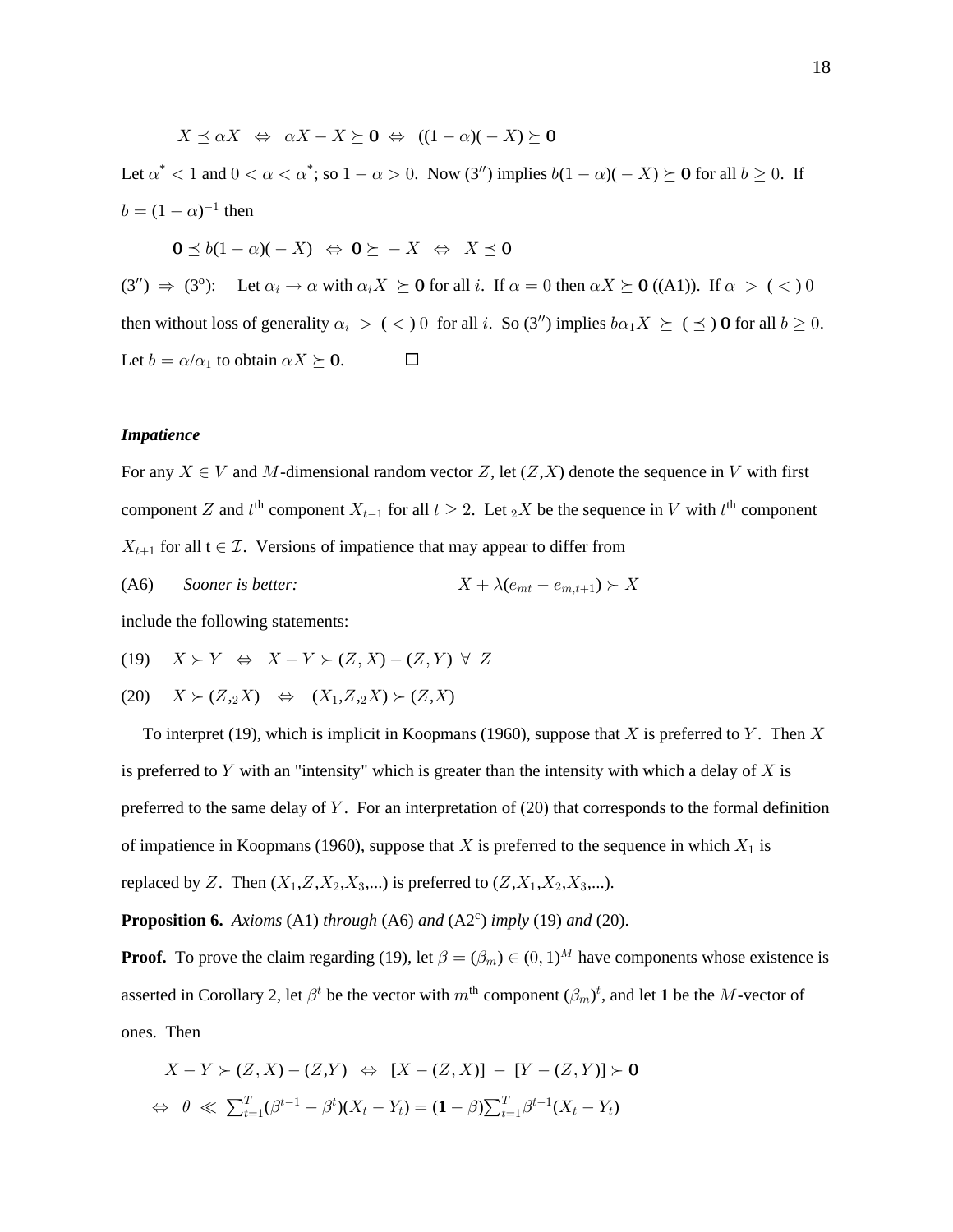$$
\Leftrightarrow \theta \ll \sum_{t=1}^T \beta^{t-1}(X_t - Y_t) \Leftrightarrow X \succ Y.
$$

For the claim concerning (20),

$$
X \succ (Z,2X) \Leftrightarrow X_1 \gg Z \Leftrightarrow (\mathbf{1} - \beta)X_1 \gg Z
$$
  

$$
\Leftrightarrow X_1 + \beta Z + \sum_{t=2}^T \beta^t X_t \gg Z + \beta Z + \sum_{t=2}^T \beta^t X_t
$$
  

$$
\Leftrightarrow (X_1, Z,2X) \succ (Z,X) \qquad \Box
$$

#### **6. Attribute Decomposition in Random Vectors**

Several of the previous results have interpretations for preference orderings of  $M$ -dimensional random vectors. This section is confined to the special case of Theorem 2 when  $\succeq$  is a binary relation on sequences (A,0) for all  $A \in S$ . If axiom (A2<sup>c</sup>) were invoked, the restriction would be equivalent to fixing  $X \in V$  and considering the sequences  $(A, X) \in V$  for all  $A \in S$ . This yields the following version of Theorem 2 in which  $\gg$  is regarded as a primitive binary relation on S (rather than a binary relation that is induced by  $\succeq$  on V). Recall that S<sup>\*</sup> denotes the set of absolutely bounded random vectors and  $S^{\circ} \subset S$  consists of vectors whose components have finite expectations.

**Corollary 4:** If  $(\gg, S)$  is weakly ordered,  $e_m \gg \theta$  ( $m = 1, ..., M$ ), and

 $A - B \geq ( \leq ) \theta$  implies  $A \geq ( \leq ) B$   $(A \in S, B \in S)$  $(21)$  $\{\alpha \in [0,1]: \alpha A \gg (\leq) B\}$  is closed  $(A \in S, B \in S)$ 

then the following properties are equivalent:

- (a)  $(\gg, S)$  satisfies (A2<sup>c</sup>);
- (b) There exists a felicity function;
- (c) There exists  $\mathfrak{v} \in \mathbb{R}^M$  with positive components such that

$$
A \geq B \quad \text{if and only if} \quad \mathfrak{v} \cdot E(A) \geq \mathfrak{v} \cdot E(B) \tag{A \in S^*, B \in S^*}
$$

The assertion above is valid with  $S^*$  replaced by  $S^0$  if also

for all sequences  $\langle C_i \rangle$  in S with  $P\{C_i = \theta\} \to 1$  as  $i \to \infty$  and for all  $D \in S$ with  $D \gg \theta$ , there exists j such that  $i \geq j$  implies  $-D \ll C_i$  and  $C_i \ll D$ .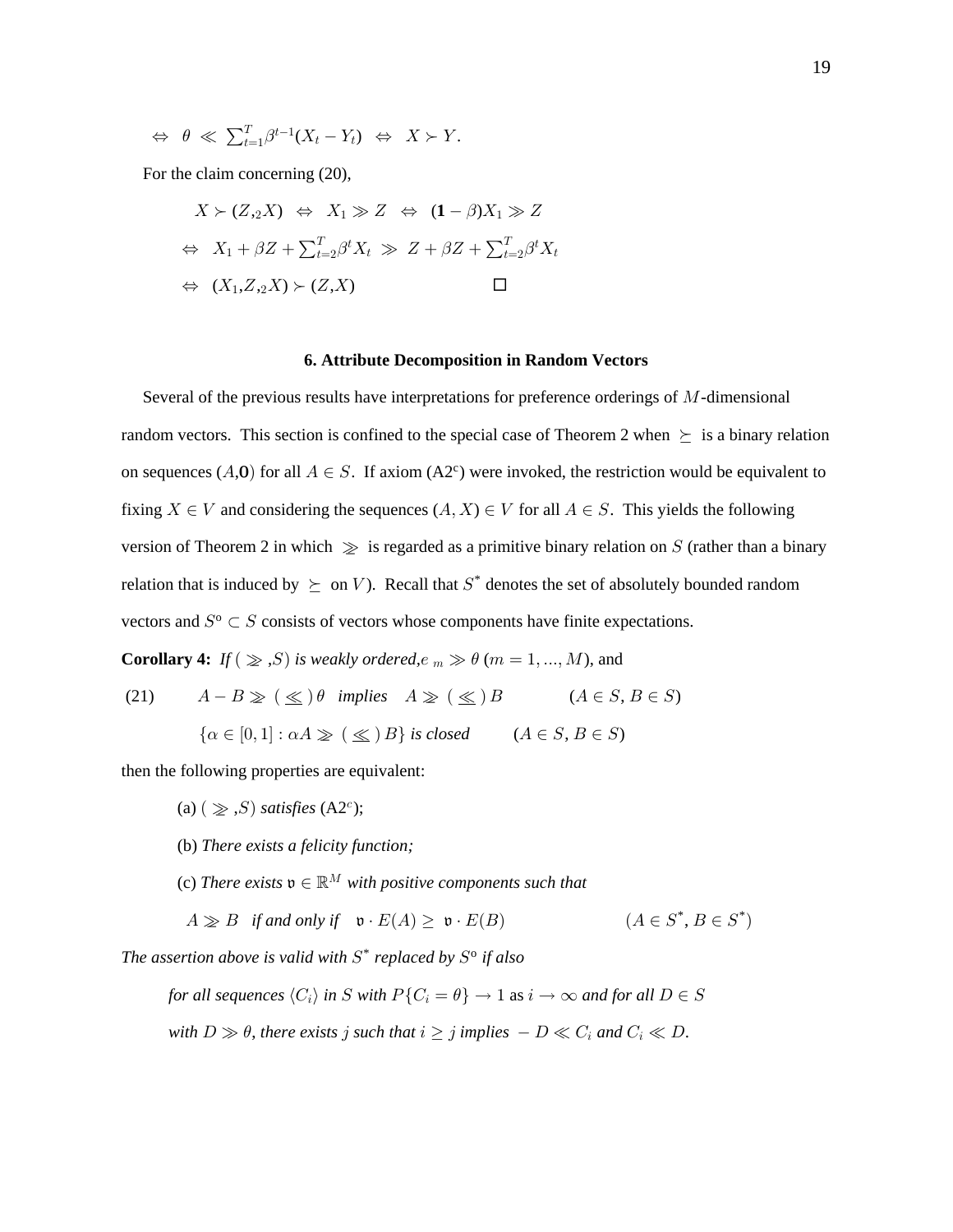Assumption (21) corresponds to the decomposition axiom (A2) and is a strong form of *utility independence* which is investigated in references cited in §1 and Blackorby, Primont, and Russell (1978).

#### **7. Conclusion**

Assumptions that imply discounting are *not* orthogonal to assumptions that yield an intraperiod utility function. Weak axioms that are consistent with discounting in a deterministic environment carry the seeds of risk neutrality in a stochastic environment. The following assumptions imply that preferences among stochastic processes correspond to comparisons of random present value vectors: weak ordering, decomposition, continuity, and more is better. If there exists an intraperiod utility function, the same assumptions imply risk neutrality. An axiomatic justification of expected present value of intraperiod utility (with nonlinear intraperiod utility) seems to require a justification of discounting in a stochastic environment  $(i.e., (7))$  with an assumption that is weaker than decomposition (A2).

### **Acknowledgements**

 The author is grateful to Professor James C. Alexander for comments and the argument on which the proof of Lemma 3(a) is based, to Professor Eugene Feinberg and Dr. Charu Sinha for comments, and to an anonymous commentator on an earlier version of the paper who noted that confining  $Y$  to  $\mathbf{0}$ in (A3) permitted a counterexample to a lemma.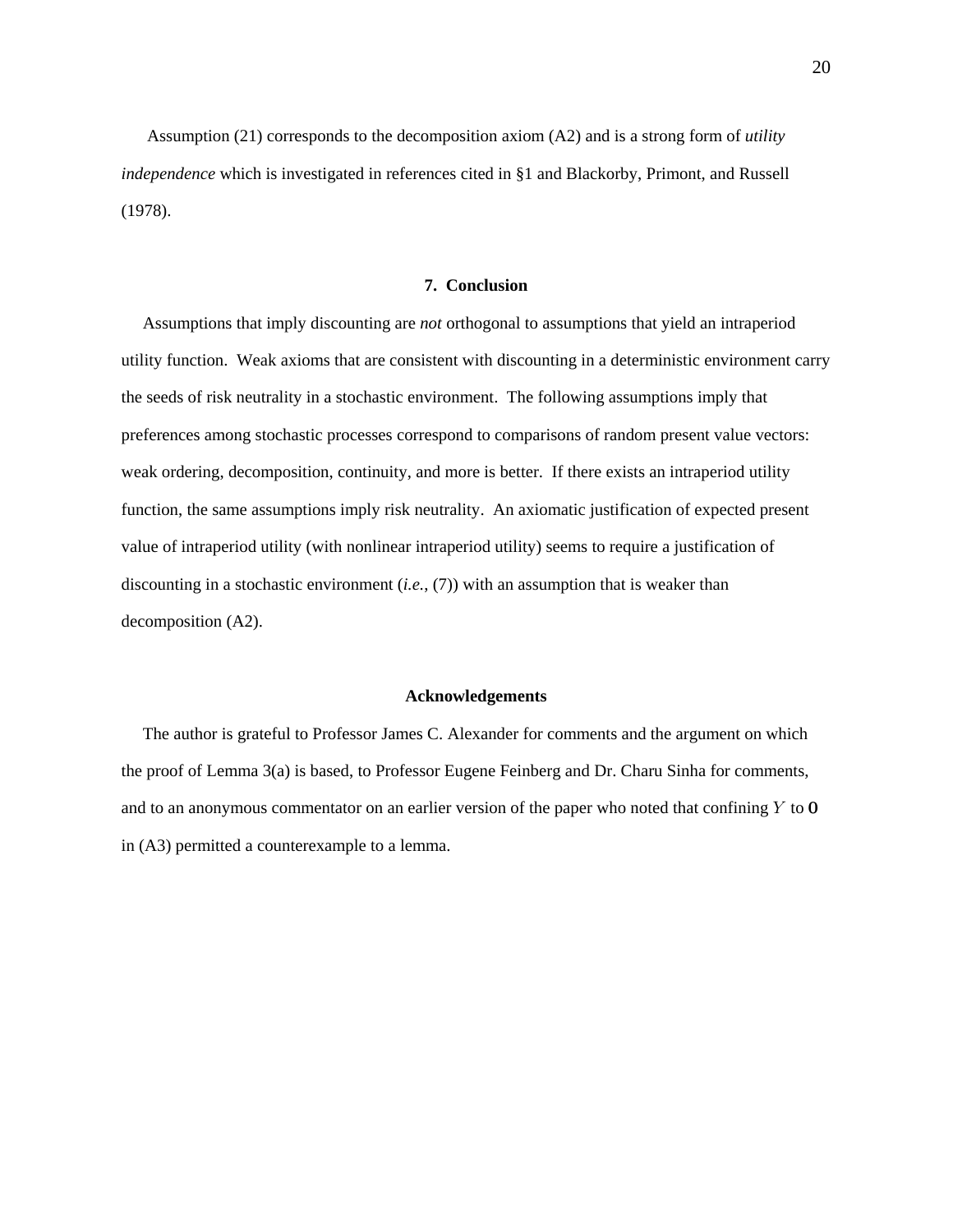## **References**

Altug, S. and Labadie, P. Dynamic Choice and Asset Markets, Academic Press, New York, 1994.

- **Arrow, Kenneth J., Karlin, Samuel and Scarf, Herbert.** *Studies in the Mathematical Theory of Inventory and Production*, Stanford University Press, Stanford, CA, 1962.
- **Balcer, Yves and Lippman, Steven A**. "Technology Expectations and Adoption of Improved Technology." *J. Economic Theory*, 1984, 34, pp. 292-318.
- **Blackorby, C., Primont, D., and Russell, R. R.** *Duality, Separability, and Functional Structure: Theory and Economic Applications*. North-Holland, New York, 1978.
- **\_\_\_\_\_\_\_\_\_\_\_\_\_\_\_\_\_\_\_\_\_\_\_\_\_\_\_\_\_\_\_\_\_\_\_\_\_\_** "Separability: A Survey." *Handbook of Utility Theory, Volume 1: Principles*. Kluwer Academic Publishers, Dordrecht, 1998.
- **Blair, Charles E.** "Axioms and Examples Related to Ordinal Dynamic Programming." *Mathematics of Operations Research*, 1984, 8, pp. 345-347.
- **Cochrane, John H.** (2000). *Asset Pricing*, Princeton University Press, Princeton, NJ.
- **Denardo, Eric V.** "Contraction Mappings in the Theory Underlying Dynamic Programming." *SIAM Review*, 1967, 9, pp. 165-77.
- **Duffie, Darrell**. Dynamic Asset Pricing Theory, 3<sup>rd</sup> ed., Princeton, NJ: Princeton University Press, 2001.
- **Dyer, James S. and Sarin, Rakesh** "Measureable Multiattribute Value Functions." *Operations Research*, 1979, 27, pp. 810-22.
- **Epstein, Larry G.** "Stationary Cardinal Utility and Optimal Growth under Uncertainty." *J. Economic Theory*, 1983, 31, pp. 133-151.
- **Farquhar, Peter H.** "A Survey of Multiattribute Utility Theory and Applications." pp. 59-89 in *Multiple Criteria Decision Making,* Starr, M. K. and Zeleny, M. eds., Amsterdam: North-Holland, 1977.
- **Feinberg, Eugene and Schwartz, Adam.** "Markov Decision Models with Weighted Discounted Criteria," Mathematics of Operations Research, 1994, 19, pp. 152-168.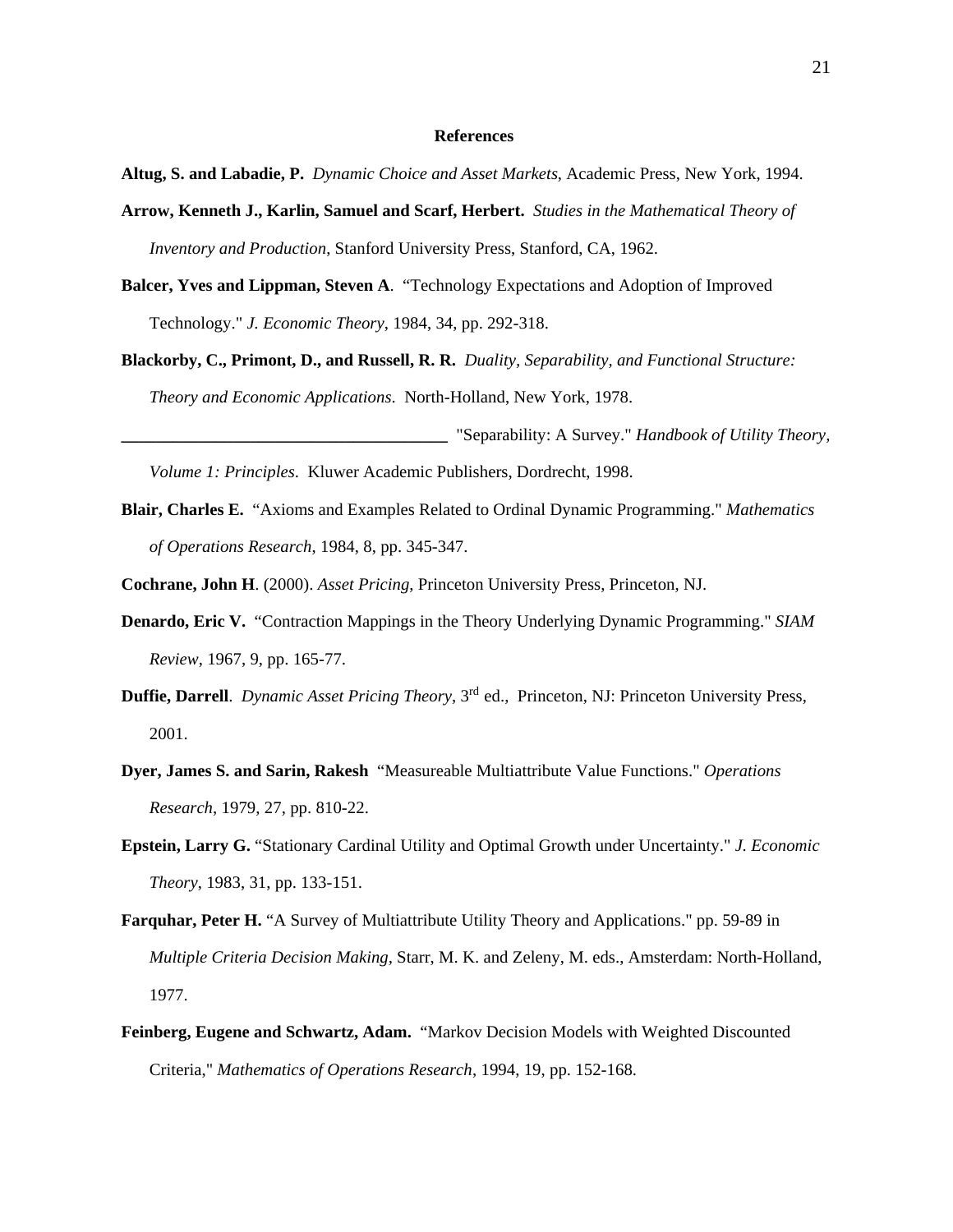Fishburn, Peter C. *Utility Theory for Decision Making*. Huntington, NY: Robert E. Krieger Publishing Co., 1970.

**\_\_\_\_\_\_\_\_\_\_\_\_\_\_\_.** "A Survey of Multiattribute/Multicriterion Evaluation Theories," pp. 181-224 in *Multiple Criteria Problem Solving*, Zionts, S. ed., Springer-Verlag, Berlin, 1978.

**\_\_\_\_\_\_\_\_\_\_\_\_\_\_\_.** . Dordrecht, Holland: D. Reidel, 1982. *The Foundations of Expected Utility*

**\_\_\_\_\_\_\_ and Rubinstein, Ariel.** "Time Preference." *International Economic Review*, 1982, 23, 2, pp. 677-94.

**Frederick, Shane, Loewenstein, George, and O'Donoghue, Ted.** "Time Discounting and Time Preference: A Critical Review." J. of Economic Literature, 2003, to appear.

*The Foundations of Expected Utility*, Dordrecht, Holland: D. Reidel, 1982.

- **Furukawa, N.** "Characterization of Optimal Policies in Vector-Valued Markovian Decision Processes," Mathematics of Operations Research, 1980, 5, pp. 271-79.
- Henig, Mordecai I. "Vector-Valued Dynamic Programming." SIAM J. Control & Optimization, 1983, 21, pp. 490-99.
- **Herstein, Israel N. and Milnor, John W.** "An Axiomatic Approach to Measureable Utility." *Econometrica*, 1953, 21, pp. 291-297.
- **Ho, T. S. Y. and S-B. Lee, S-B.** "Term Structure Movements and Pricing Interest Rate Contingent Claims," *J. Finance*, 1986, XLI, pp. 1011-29.
- **Johnson, T. H. and Donaldson, John B.** "The Structure of Intertemporal Preferences under Uncertainty and Time Consistent Plans," *Econometrica*, 1985, 53, pp. 1451-58.
- **Jorgenson, Dale W., McCall, John J. and Radner, Roy.** Optimal Replacement Policy, Amsterdam: North-Holland, 1967.
- Keeney, Ralph L. and Raiffa, Howard. *Decisions with Multiple Objectives*, New York: John Wiley, 1976.
- **Koopmans, Tjallings C.** "Stationary Ordinal Utility and Impatience," *Econometrica*, 1960, 28, pp. 287-309.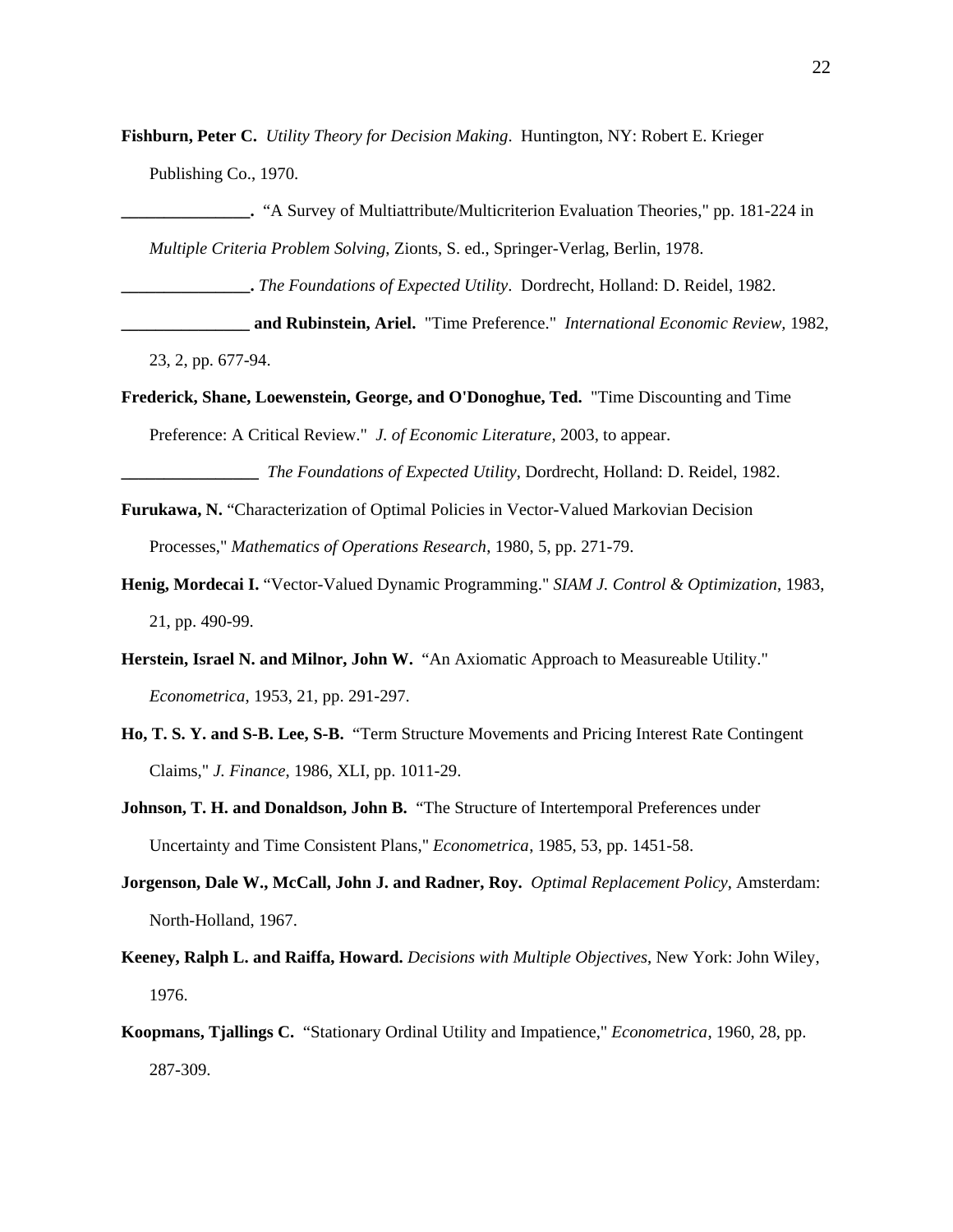- **Koopmans, Tjallings C., Diamond, Peter. A., and Williamson, R. E.** "Stationary Utility and Time Perspective," *Econometrica*, 1964, 32, pp. 82-100.
- **Koopmans, Tjallings C.** "Representation of Preference Orderings Over Time." Chap. 4 in *Decisions and Organizations*, McGuire, C. B. and Radner, R. eds., , Amsterdam: North-Holland, 1972.
- **Kreps, David M. and Porteus, Evan L.** "Temporal von Neumann-Morgenstern and Induced Preferences," *J. Economic Theory*, 1979, 20, pp. 81-109.
- **Lancaster, Kelvin J.** "An Axiomatic Theory of Consumer Time Preference." *International Economic Review*, 1963, 4, pp. 221-31.
- **Machina, Mark J.** "Dynamic Consistency and Non-Expected Utility Models of Choice." *J. Economic Literature*, 1989, 27, pp. 1622-68.
- **McNamara, John M.** "The Policy which Maximises Long-Term Survival of an Animal Faced with the Risks of Starvation and Predation." *Advances in Applied Probability*, 1990, 22, pp. 295-308.
- **Mendelssohn, Roy**. "Using Markov Decision Models for Purposes other than Simple Optimization: Analyzing the Consequences of Policy Alternatives on the Management of Salmon Runs." *Fisheries Bulletin*, 1979, 78, pp. 35-50.
- **Meyer, Richard F.** "Preferences Over Time." Chapter 9 in Keeney, Ralph L. and Raiffa, Howard, *Decisions with Multiple Objectives: Preferences and Value Tradeoffs*, New York: Wiley, 1976.
- **Miyamoto, J. M. and Wakker, P.** "Multiattribute Utility Theory without Expected Utility Foundations." *Operations Research*, 1996, 44, pp. 313-326.
- **Monahan, George E. P.** "Optimal Advertising with Stochastic Demand." *Management Science*, 1983, 29, pp. 106-17.
- **Moriarity, S. and Allen, C. P.** *Cost Accounting*, New York: Harper and Row, 1984.
- **Murphy, F. H., Toman, M. A.and Weiss, H. J.** "A Dynamic Nash Game Model of Oil Market Disruptions and Strategic Stockpiling." Operations Research, 1989, 37, pp. 958-71.
- **Rosenthal, Robert.** Personal communication, Stony Brook, NY, 1987.
- **Samuelson, Paul A.** "A Note on Measurement of Utility." *Review of Economic Studies*, 1937, 4, pp. 155-161.